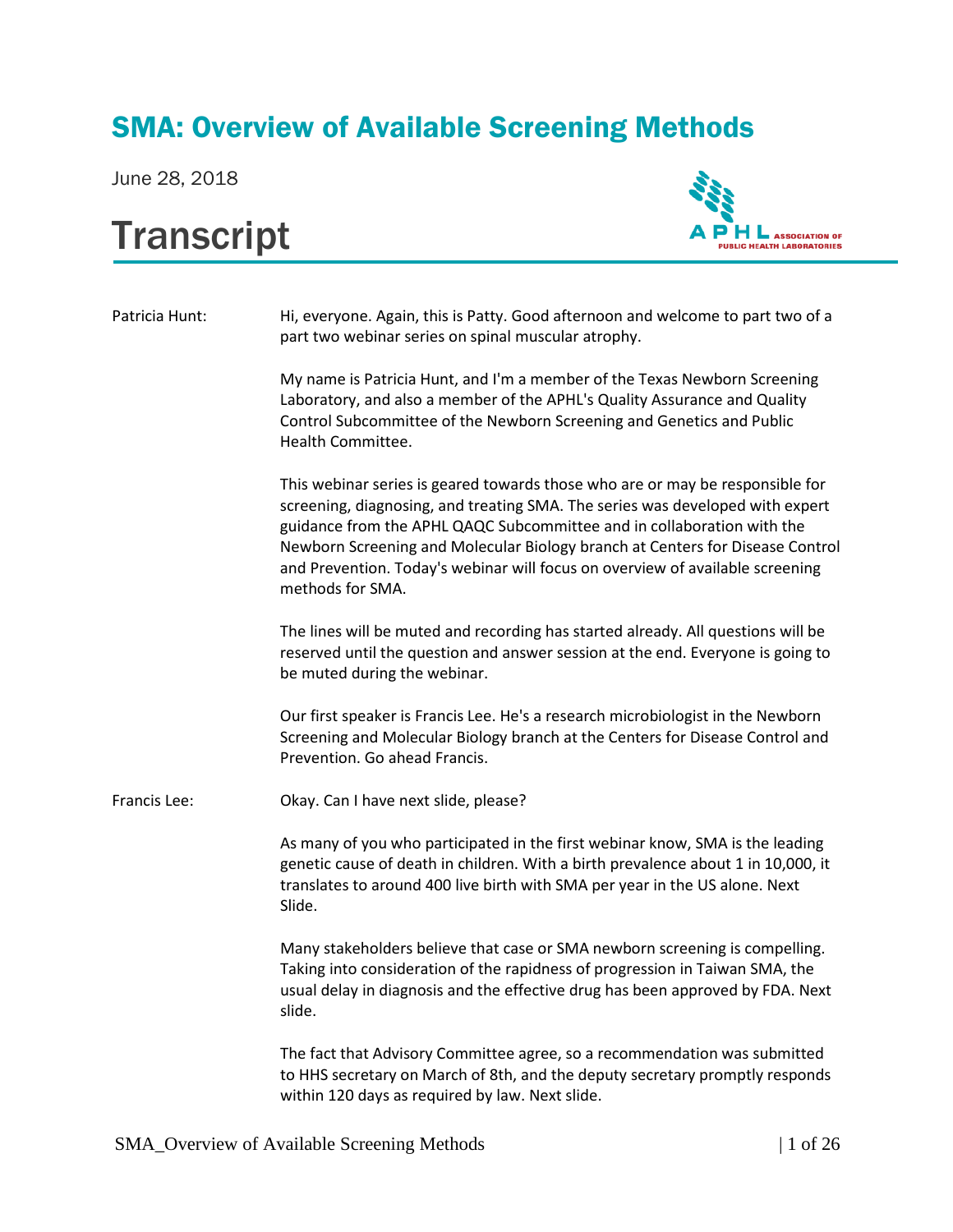What newborn screening assay do we use? In the absence of a phenotypic biomarker, laboratory detection of SMA is mainly based on genotyping. Of the methods that have been used, we prefer real-time PCR for newborn screening, based on several different reasons. Next slide.

The first line is real-time PCR allows for high-throughput screening. Then, many of the newborn screening labs are already using this method for SCID, which means A, labs already have the lesser for the instrumentations and B, staff is familiar with the technique already.

I think the most attractive factor is that SMA assay can be multiplexed into the current TRI assay. This way that this new course to the lab in adding SMA to the TRI assay can be low as 15 cents, which is the cost of the SMA primers and probe. The new assay can replace the current standalone TRI assay. The lumbar pass you have to run remains the same, so there's no additional labor cost. Next slide.

There are currently four different versions of SMA real-time PCR assay being used in newborn screening labs. New York in hospital-base research project is using method published by Maranda et. al in Clin Chem in 2012. They're using an MGB probe, which I will go into a little bit more later.

CDC has developed two versions of the assay. Both versions are being used by state labs. PerkinElmer has also developed a different version, which is really similar to the CDC version, too. And the Indiana Newborn Screening Lab is adopting the PerkinElmer assay. Next slide.

They are some common challenges in designing a real-time PCR assay for SMA. Next slide.

Now, the assay has to detect the absences of SMN1 its own sequence. The major complication come from the presence of SMN2 gene in the human genome. SMN2 is a weakly functional gene but that is almost identical to SMN1. There's only one different nucleotide in its own exon 7 in position c.840, which is a C to T transition. Any method to detect the absence of SMN1 must avoid generating signal from SMN2. Otherwise, you might need to force negative results.

This essentially means we need to have assay that can detect single nucleotide polymorphism. Regular primer and pro-PCR primer will not do it. Next slide, please.

We find the solution in using LNA, the locked nucleic acid. LNA are modified ribonucleotides which can be used to substitute regular nucleotide to generally enhance level of binding specificity and LNA primers and probes can be ordered from multiple commercial sources. Next slide.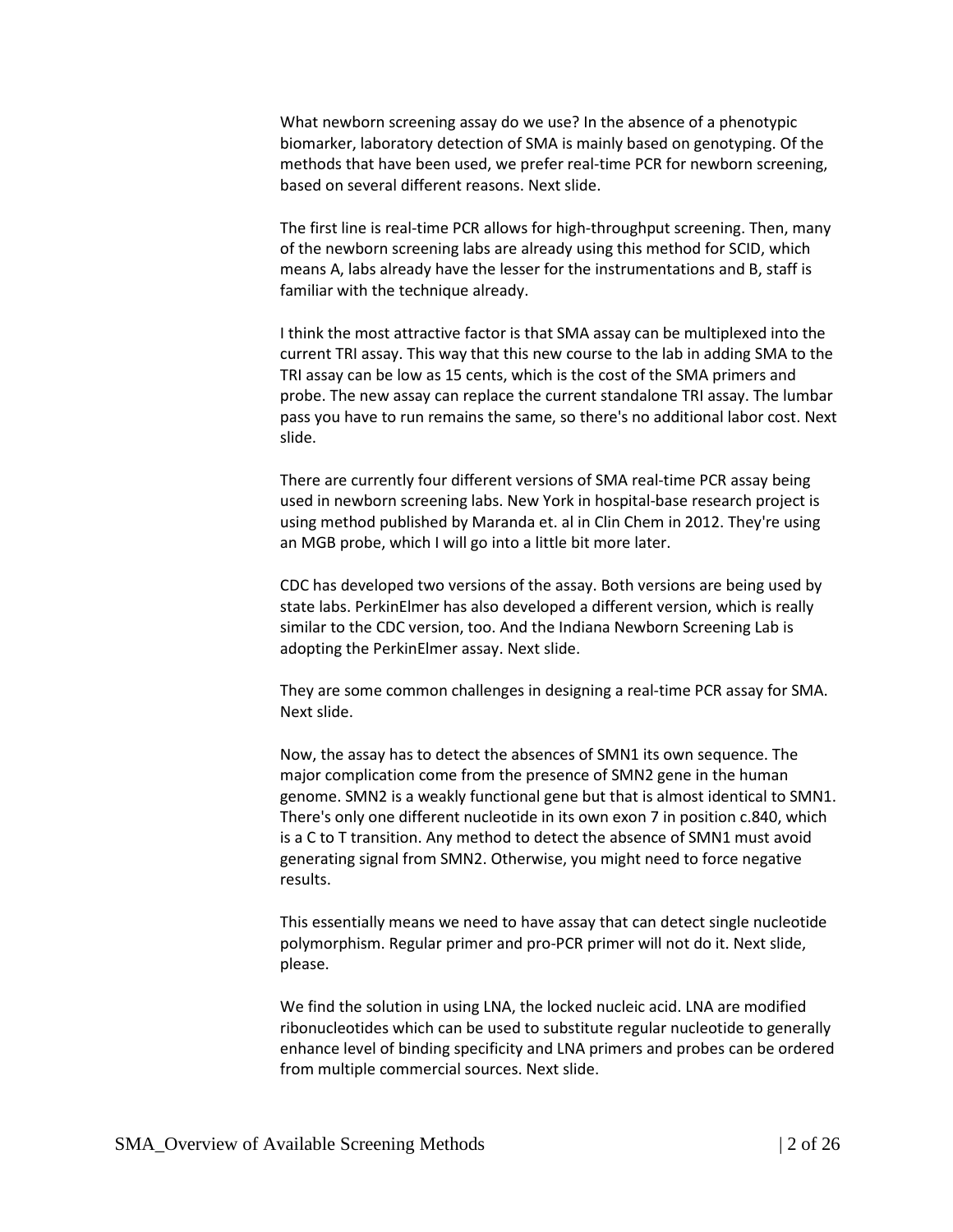Initially, at CDC, we developed an SMA assay parted in the intron 7 of the SMN gene, it's because their sequence in the intron 7 are easier to work with and we also believe that the deletion or gene conversion of SMN1 always involve both exon and intron 7. Next slide.

The result from a Taiwan study recent issue, the folks in Taiwan found that over 15 sample tests are positive in the first-tier screening assay based in intron 7. Only seven of them will confirm in a second-tier assay based on digital PCR and MLPA.

The other eight cases were due to, next slide, please, a recombinant hybrid gene. In rare occasions, SMN1 to SMN2 recombines by crossing over. That would generate first a hybrid gene with SMN1 exon and SMN2 intron. This gene will give false positive result in assay based on intron as so many in the Taiwan cases. The other hybrid gene with SMN2 exon and SMN1 intron will give false negative results which poses a bigger concern in the screening assay. False positive can be rectified in the second-tier assay, false negative, we need to this case which we try hard to avoid. Next slide.

We wipe out assay, this time focusing on exon 7 as the main target. To gain maximum exclusion of SMN2, we use LNA in both the reverse primer, highlighted in yellow here, as well as the probe highlighted in green. This assay has two layers of specificity to eliminate any cross reaction to SMN2. Next slide, please.

This assay is super sensitive because it don't get any background from SMN2 but it will require a second-tier confirmation assay to exclude the hybrid gene from the SMN2 intron as so many of the Taiwan cases.

Massachusetts lab choose this assay thinking a second-tier confirmation on the small number of positive sample is not the issue and delayed the sensitivity. Next slide.

Now, using LNA primers is technically more demanding. You need to have good quality of DNA extract and some commercial mastermix won't work with LNA primer and your instrument has to be accurate as far as the temperature is concerned, but as long as your lab with this requirement it works fine, as in Massachusetts. Next slide.

But to give newborn screening and adoption that will soon require a second-tier confirmation, we've developed another version of the SMA assay. In this version, in reverse primer is now relocated to exon 7 so it does not involve the intron at all but to compensate for the loss of the second layer of specificity offer by LNA primer in version one, we further optimize the pro form maximum destination of SMN2. Next slide.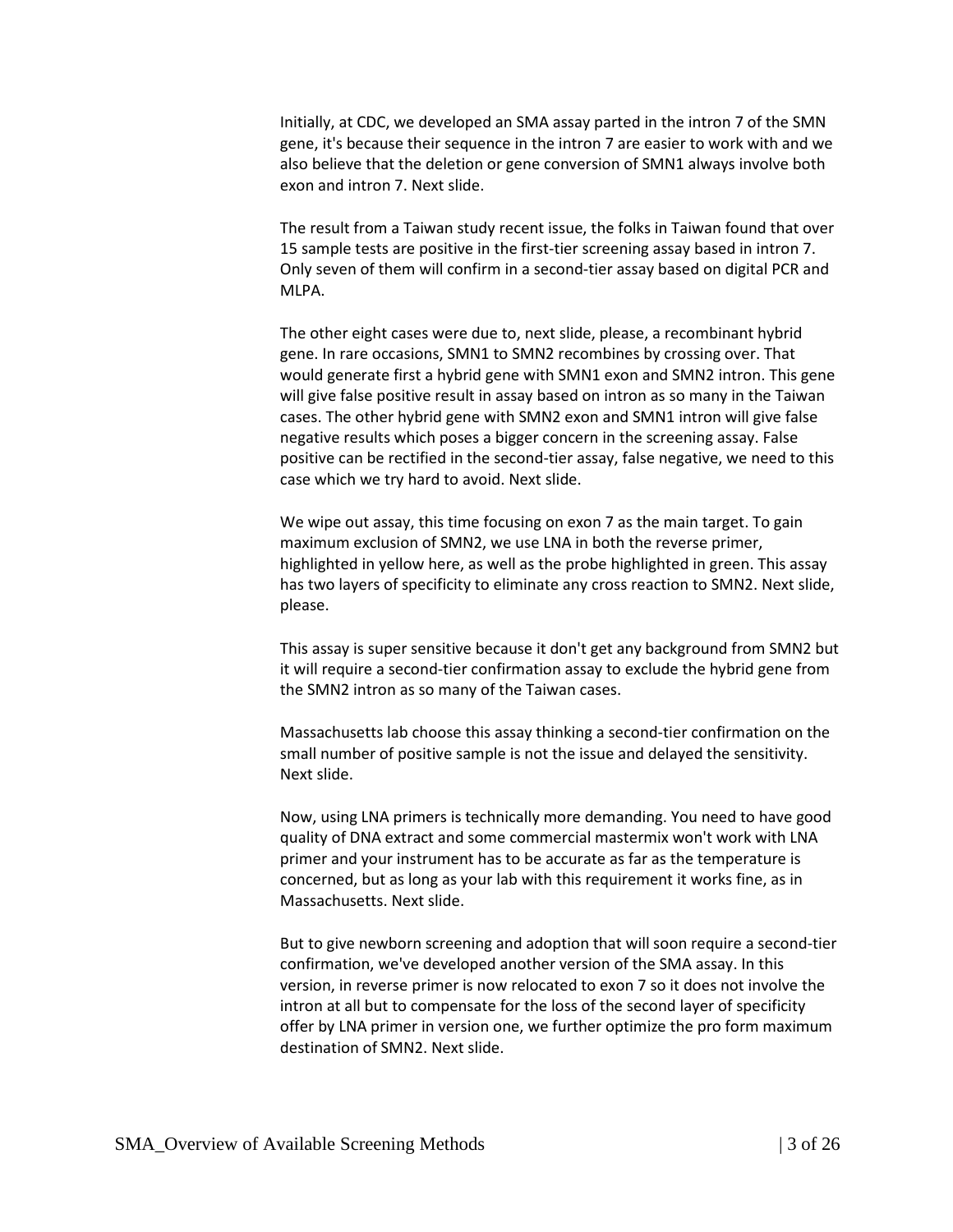My colleague at CDC, Kristina Mercer, used every trick in the book. She used a short length probe, she put the location of the mismatched nucleotide in center of probe, and she used a triplet LNA substitution but I think the most important modification she did was moving the probe to the forward strain of DNA so that the LNA substitution is a pyrimidine, not a purine acid in the reverse strand. This does the trick. Next slide.

When we stress test this system using the equivalent of 1,000 copies of SMN2 per cell, the normal range being from being from zero to eight, so this is a rapid excess of SMN2. We still do not get any signal from SMN2. Next slide.

Now, certify with the validity of this SMN1 assay, we multiplexed this version into the current TRI assay for SCID. The results were exactly as what we expected. Now, in the first panel, normal newborn, we see signals from all three packets to try in green, the RNA speed in red, and SMN1 in blue.

In the bigger panel with SMA sample, we missed the blue SMN1 curve. With the SCID sample on the right, now we missed the green track curve. Next slide.

Then, we pass a panel of clinically-confirmed cases provided by Biogen. This table shows only the SMN1 part of the results. As you can see, the multiplexed assay currently identify all the patient samples. In addition to this, we task the 400 normal cold blood DBS samples. The results were all negative. We also compared with cells from a panel of 76 clinical samples provided by a clinical diagnostic lab for SMA and our results match perfectly with theirs. Next slide.

Since then, both version of the CDC SMA assay have been transferred and validated in three state newborn screening labs. Massachusetts is using the version one. Utah and Minnesota are using version two. I believe that a representative from this lab will present the data later in this webinar. Next slide.

Here are some thoughts I have about the SMA screening assay. The SMN1 assay is really the first newborn screening, first-tier assay that's based on genotype alone. The assay is highly specific in binding in order to avoid false negative result due to cross-reacting to SMN2.

However, with this level of specificity, any unknown single nucleotide variant is likely to fail to react. It's possibly give false positive result. We haven't encountered one yet. We believe that they will be rare. Otherwise, you will be finding the literature but if and when we find them and identify non-pathogenic mutation in the future, we can add additional probe to cover them, perhaps in the second tier confirmation assay. Next slide.

Here are items that we can provide from CDC to support the newborn screening labs. If the state newborn screening lab decide to try the CDC assays, we will provide reagent enough for assay development. We will provide testing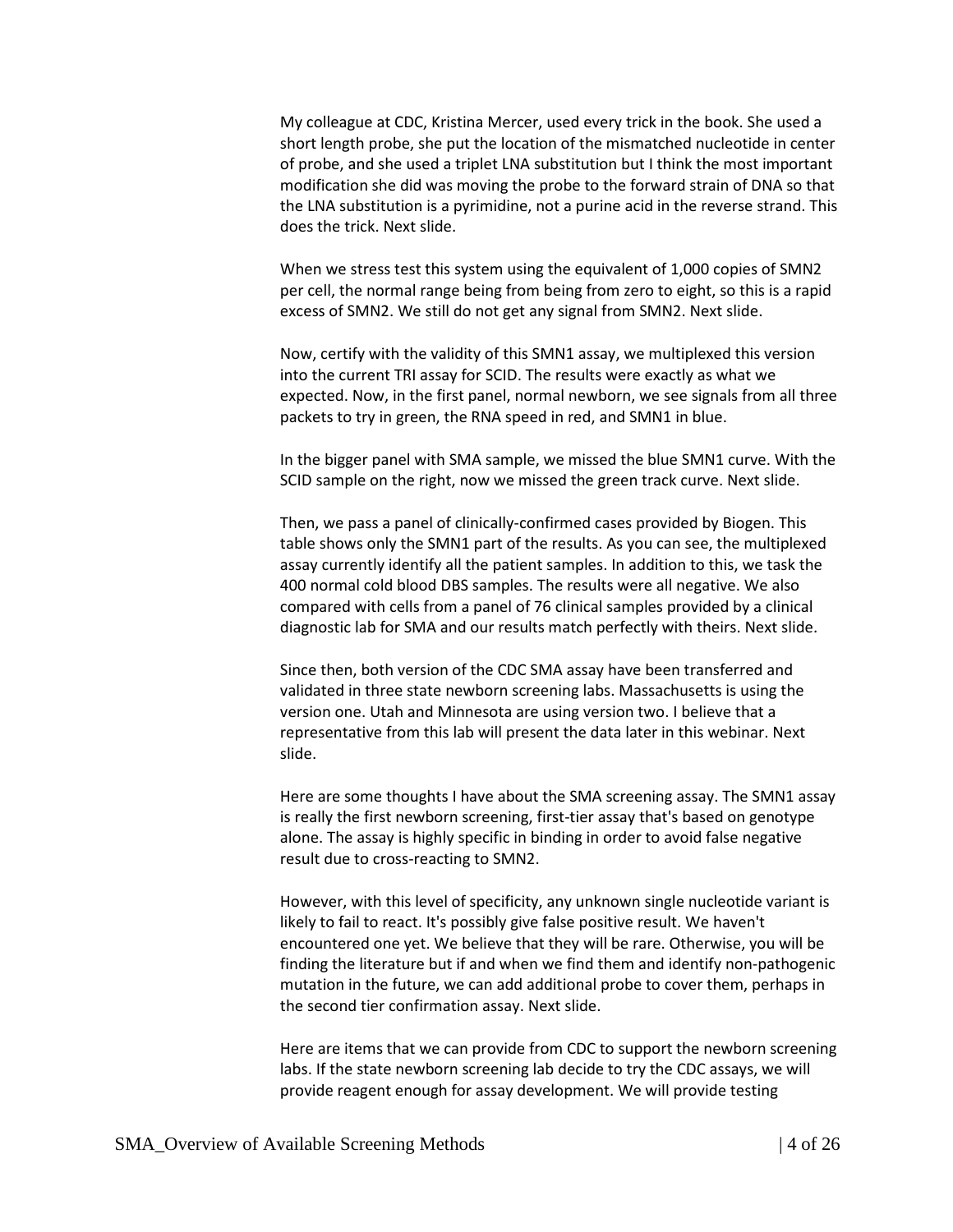|                  | materials and technical support. We will also give you the primers and probe<br>sequences so that you can order your own in the future. We can also provide<br>hands-on technical training at CDC if you ask. Right now, we are making SMA<br>positive QC driver spot materials prepared from patient cell line, spiked into<br>leukocyte-depleted blood.                                                               |
|------------------|-------------------------------------------------------------------------------------------------------------------------------------------------------------------------------------------------------------------------------------------------------------------------------------------------------------------------------------------------------------------------------------------------------------------------|
|                  | Lastly, we have just started SMA pilot proficiency testing in June 6th, 2018. 10<br>labs are already participating. We just get the first few of the results submitted.<br>They all look very good. Next slide.                                                                                                                                                                                                         |
|                  | This map shows the current SMA screening implementation status in this space.<br>The green one, three of them, are already screening. The dark blue one stays<br>have completed assay validation and I believe they are ready to go. The pre-blue<br>states are at planning stage. They have contacted us. We will supply support<br>that they require. Next slide.                                                     |
|                  | This is to acknowledge the many, many co-investigator in this project. Thank<br>you for your attention.                                                                                                                                                                                                                                                                                                                 |
| Patricia Hunt:   | Thank you, Dr. Lee. We will now hear from New York, Massachusetts, Utah, and<br>Minnesota on their state experiences with screening for SMA. The seekers will<br>be Dr. Michele Caggana. She's the deputy director of the Division of Genetics<br>and the chief of the Laboratory of Human Genetics and director of the newborn<br>screening program at the New York State Department of Health at Wadsworth<br>Center. |
|                  | Following here will be Anne Comeau, who's the Deputy Director of the New<br>England Newborn Screening Program and a professor in the Department of<br>Pediatrics at the University of Massachusetts Medical School.                                                                                                                                                                                                     |
|                  | Then, following Dr. Andy Rohrwasser is the director of the Newborn Screening<br>Laboratory and serves as the Deputy Director of the Utah Public Health<br>Laboratory. Andy's trained in human genetics and holds an MBA.                                                                                                                                                                                                |
|                  | Then, followed by Carrie Wolf. She is a Newborn Screening laboratory<br>supervisor of the molecular and core unit within the New born Screening<br>Program at the Minnesota Department of Health and Newborn Screening<br>Laboratory. Thank you.                                                                                                                                                                        |
| Funke:           | Hi, Michelle. At this time, can you share your screen by clicking on the share<br>button at the top of the screen? Press star seven to unmute yourself as well.                                                                                                                                                                                                                                                         |
| Michele Caggana: | Hello?                                                                                                                                                                                                                                                                                                                                                                                                                  |
| Funke:           | Yes. We can hear you.                                                                                                                                                                                                                                                                                                                                                                                                   |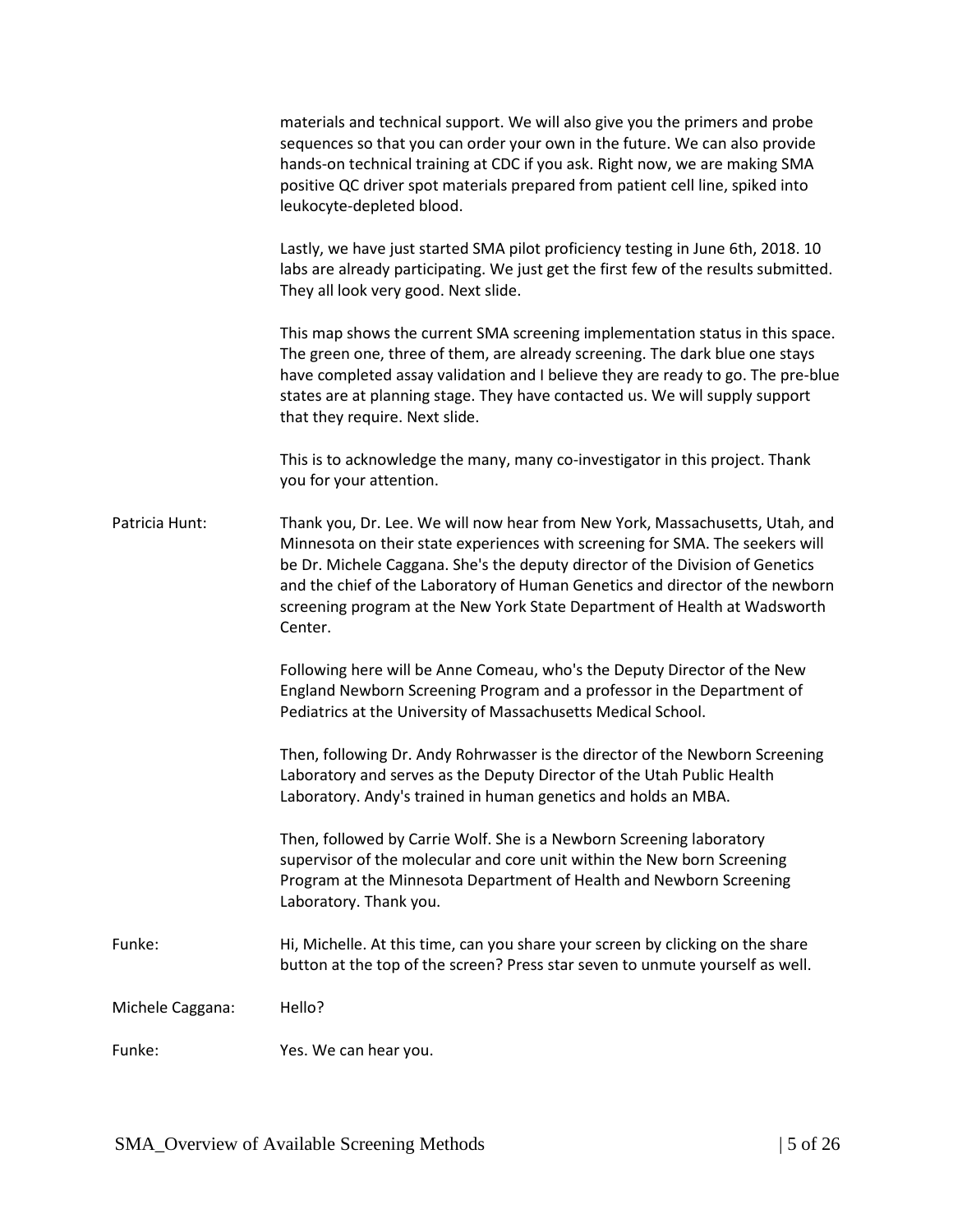| Michele Caggana: | Okay. We're having trouble here with our firewall. I cannot accept being a co-<br>presenter, so can you put my slides up and I'll just tell you to click through? I'm<br>on Denise K.'s computer right now because mine actually won't even view the<br>slides. I can't even see the webinar from my computer. I love technology.                                                                                                                                                                                                                                                                               |
|------------------|-----------------------------------------------------------------------------------------------------------------------------------------------------------------------------------------------------------------------------------------------------------------------------------------------------------------------------------------------------------------------------------------------------------------------------------------------------------------------------------------------------------------------------------------------------------------------------------------------------------------|
| Funke:           | So do we. $\odot$ I think at this time, actually, we're going to go ahead and go with<br>Anne and we're going to go to your slides right after this.                                                                                                                                                                                                                                                                                                                                                                                                                                                            |
| Michele Caggana: | Okay, okay.                                                                                                                                                                                                                                                                                                                                                                                                                                                                                                                                                                                                     |
| Funke:           | Anne, if you don't mind pressing star seven, we're ready for you.                                                                                                                                                                                                                                                                                                                                                                                                                                                                                                                                               |
| Anne Comeau:     | Okay. I think I'm ready for you. Thank you for the opportunity to talk about our<br>experience in Massachusetts, which is a little different. If you could go to the<br>next slide, please.                                                                                                                                                                                                                                                                                                                                                                                                                     |
|                  | I just need to provide this disclosure. The medical school holds the intellectual<br>property. Next slide, please.                                                                                                                                                                                                                                                                                                                                                                                                                                                                                              |
|                  | Francis already covered reasons for screening for SMA so I'm not going to<br>reiterate. Next slide, please.                                                                                                                                                                                                                                                                                                                                                                                                                                                                                                     |
|                  | I did want to thank both Doctors Lee and Mercer for sharing their protocols with<br>us. The people in my laboratory who optimized the assay for our purposes are<br>Lan Ji and Jenn Navas. Next slide, please. Next slide, please. Oops. Yeah. Okay.<br>Next. Yes. That one is great.                                                                                                                                                                                                                                                                                                                           |
|                  | As Dr. Lee indicated, the assay that we are using is a two-tier assay. Not only<br>that, but the assay that we're using is focusing only on SMN. We are not doing<br>the TREC assay for the following reasons. Many of you know that the<br>Massachusetts program runs optional screening, which is consent-based, and<br>our SMA is consent-based. Furthermore, and probably more importantly, the<br>New England program provides screening assays not only for Massachusetts but<br>for Maine, New Hampshire, Vermont, and Rhode Island. We certainly want to<br>provide only one trick assay for everybody. |
|                  | Until all states and until all of Massachusetts is doing SMA, we cannot possibly<br>screen for both. We cannot possibly multiplex the assay. In order for us to<br>multiplex the assay, that would mean that we would be running one SCID assay<br>for some of our population and another SCID assay for the rest of the<br>population. We are currently running an SMA assay that is independent of the<br>SCID assay. It's working fine.                                                                                                                                                                      |
|                  | The assay that we're using is, as I indicated, two-tiered. It is designed to not<br>detect carriers, only to detect the affected. As Dr. Lee indicated, we're using the<br>assay that has an LNA-modified reverse primer and an LNA-modified exon 7<br>probe, which is also very sensitive because of the length of the amplicon.                                                                                                                                                                                                                                                                               |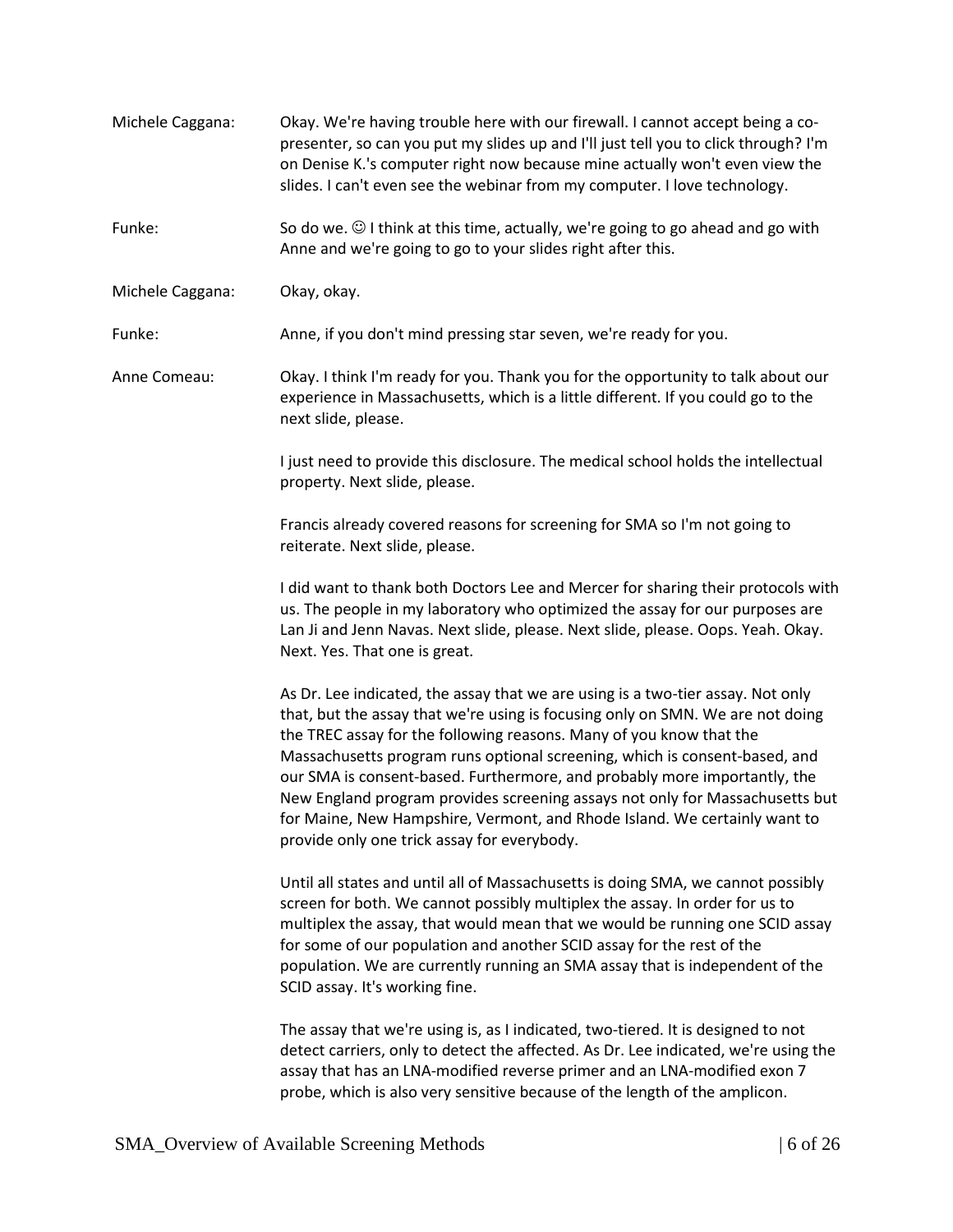In optimizing the assay for use in our laboratory, tier one was designed so that the amplification of the SMN1 exon would be pushed to its limits in comparison to our internal control of RNase people. The typical CQ that we have for the exon 7 in this tier one is about 31, whereas the typical CQ for the RNase P in the same assay is 25. That allowed us to have a clean call. We are only calling undetermineds for this.

Specimens that show undetermined or SMN1 with a good RNase P go on to tier two. The tier two, the CQs that we're seeing for exon 7 and for RNase P are similar. They're more like a CQ of 25. With this second tier, we will sometimes pick up that SMN1 hybrid. Next slide, please.

During our validation of this assay, we ran about 3,000 de-identified specimens and even though typically we wouldn't have all of them running on tier two, we ran about 3,000 specimens with the tier one and tier two assay just to know what the CQs would be like. We also ran the set of pre-characterized specimens that we purchased from Corielle. We had specimen from the CDC. We also had a variety of specimens from Biogen, which were particularly helpful because they included both the SMA patients and obligate carriers, their parents. With the validations, we were quite happy. We've run these samples several times but on validation, we had 100% pass. Every time we run these samples, we're at 100% of what our expectations are. Next slide, please.

Just to indicate as we typically do in Massachusetts, we have a clinical working group set up. The clinical working group people that we have include two neurologists, Dr. Darras, who runs the muscular dystrophy clinic at Children's Hospital and Dr. Swoboda, who is a neurologist at MGH. In addition, we've brought on geneticists from around the state. The plan is that when we have a positive screen that these people will be on the front lines dealing with the positive screen in order to have a very quick turnaround. Next slide, please.

We began screening with babies who were born January 27th of this year, so January 29th, we were live in the lab testing specimens. Since that time, we tested a little over 20,000 babies for SMA. I had indicated before that SMA, like all of our pilots is done with consent. We have, now we're at about 80% of parents who consent to SMA screening. Next slide, please.

We have a very small number of babies that prompt tier-two testing. It's very easy for us to handle. The handling fee SMA and the SCID side by side has not been a problem. The assays are good. They go smoothly. The flow in the laboratory is fine. As I indicated, we have a small number of specimens that prompt tier two. The small number of specimen that prompt tier two when we have one, the tier-one assay comes off in the morning and we can usually get the tier-two assay off by the end of the morning. Having tier one and tier two is a pretty good laboratory flow. Next slide, please.

Of the babies who went to tier two, most of them turned out to not be SMA. We did find once that turned out to be an SMN1 hybrid and the rest showed to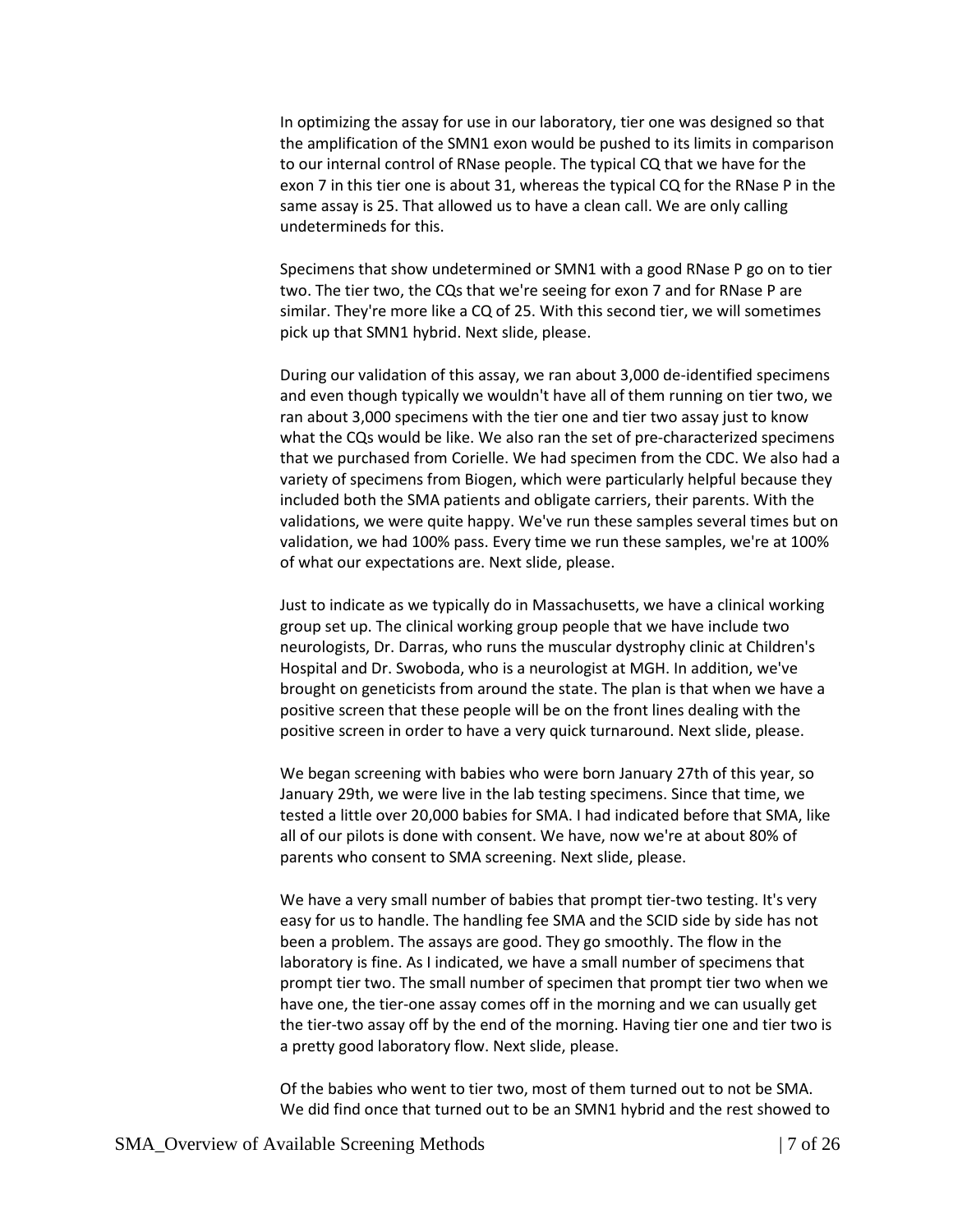be normal on tier two. When we do this, we are usually rerunning tier one and with tier two. I'll speak a little more about that in a following slide. Next slide, please.

Most of the babies who prompt tier two in Massachusetts have been NICU babies. In the next slide, please, you'll see, we did have one positive newborn screen that turned out to be a false positive. It's false positive in that this specimen turned out to have an inhibitor. This baby had a tier-one assay that was undetermined, went for the exon, on tier two was undetermined for the exon and the intron. As part of our protocol, we ask the invasive specialist to send to us a new filter paper. They did and that turnaround time was very fast. We got the result of that new filter paper from the baby who was seen by the subspecialist very quickly. Totally expecting to see another undetermined. It was perfectly normal.

Basically, I was able to take this specimen and combine it with some normal specimens. We're quite convinced that this was one of those NICU specimens that had, it was drawn in the NICU that was actually had some heparin or some other inhibitor in it. It was enough to shut down the other specimens. Next slide.

I think that's it, actually.

Funke: Yup. That's it.

Anne Comeau: Yup. That's it. That's our experience. Thank you very much.

- Funke: Thank you. At this time, we're going to have Michele Caggana present. Michele, bear with me one moment as I share your slide.
- Michele Caggana: Okay. Can you hear me?
- Funke: Yes. We can hear you.

Michele Caggana: Great. All right. Thanks for bearing with me through this. It was a flurry of activity here trying to figure out how we were going to pull this off without having it show on my computer.

> Anyway, I'd like to thank APHL for asking me to visit the QAQC committee. I'm going to talk to you about two things. One is our pilot experience and then our preparation for form implementation for SMA screening. Next slide.

I'll just tell you to click, I think. I don't know if they're all going to show or not. Okay. Biogen did fund our pilot study but they have not had any role in the analysis for data or interpretation or anything regarding patients and how they're handled after we complete the screening. Next slide.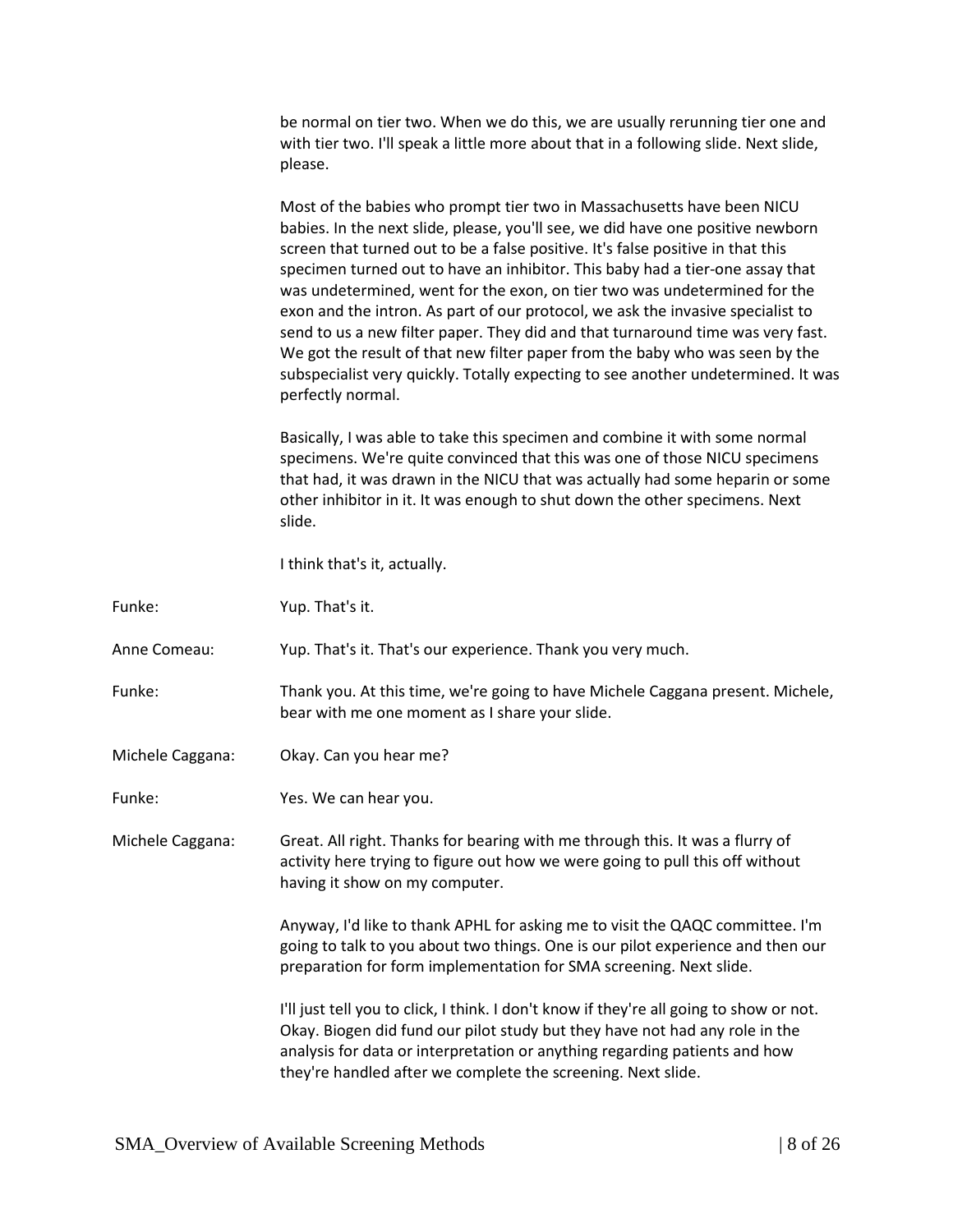As you know, SMA has many different types. This just shows you the range of phenotypes but primarily they have muscle degeneration due to lack of the motor neurons. This has already been discussed but in the interest of time, I'll … Next slide, please.

Okay. You are showing automation slowly. The take home message is that the age of onset and symptoms and severity are very variable. Next slide. Next.

It's most common genetic cause of infant and toddler death. The incidence is variable depending on what you read and the expected carrier frequency is somewhere between one in 50 and one in 60, and, as you've heard, most of it is caused by the homozygous solution of the SMN1 gene, particularly exon 7. Next, and again.

And there's your deletion there, and again. Then, this just show you that there is one particular difference between SMN1 and SMN2. SMN2 is a non-functional protein that has a little bit of activity still. It's truncated. The number of SMN2 copy numbers can dictate what the phenotype actually looks like. This is what modulates the severity of the phenotype. Next.

This just shows you some information on the different types and again, SMN1 is mostly caused by the deletion copy. Then, that's okay, most patients have two copies of SMN2. That dictates Type I. Then, as you move through the various types, the number of SMN2 copies increases.

The next one shows survival curve. That shows you that SMN1 type with one copy is that steep curve, the survival curve. Then, you can see SMN3 is the large, thicker line and the survival is much better. Next.

The newborn screening for SMA has been talked about quite a bit. There was really no argument back in 2008 when it was discussed at the advisory meeting. There was a biomarker and there was a test available but it hadn't been tested in a high throughput setting. At that time, treatment was only palliative but since then, next click, you can see that there is an accessible treatment which we've all heard about and it actually has been shown to have quite a difference in the lives of these kids when it's administered, particularly when the kids are asymptomatic. Next.

As many of you probably heard, it was discussed quite a bit, the evidence review was done by the advisory committee. Our pilot data was used as part of the evidence review for that. There was a lot of discussion at the time that the vote was made whether or not to recommend SMA to universal screening panel. On February 8th, it was approved at an eight to five vote. The secretary hasn't chimed in yet and that was due June 9th so almost two weeks behind in whether or not the recommendation is going to be made so that it is officially added to the panel. Next.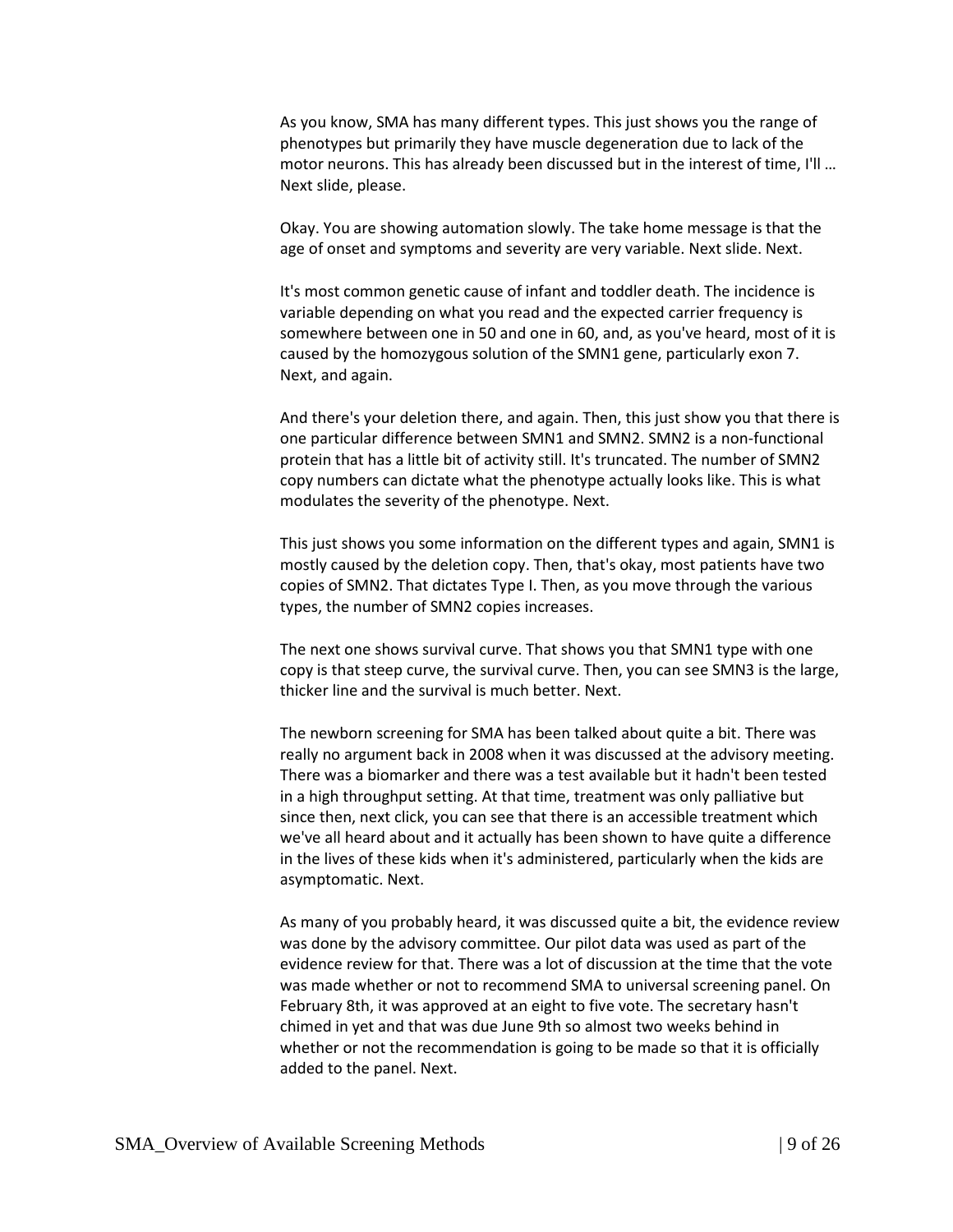The pilot screening program that was conducted in New York was with Columbia Presbyterian and Columbia University Medical Center. There were three hospitals involved in the study and they're shown on the bottom there. They had a moderate number of births in each hospital. The goals of the study were actually developed and validate the SMN1 assay in our laboratory demonstrate that we can do it in a high throughput setting so that it was feasible for newborn screening to satisfy the advisory committee's concern.

We offered it in a consented process. We wanted to access the uptake, what the outcomes were and we wanted to access carrier status both in frequency and how parents and families felt about learning of carrier status. Next.

We had an opt-in model as required by our IRD. The three hospitals had about 12,000 births per year so fair number of births. We developed this short video that families and mothers could look at while they were in the hospital. We had coordinators at each of the hospitals that would answer questions, could describe the study. Consent was given either on a tablet or it could be a paper consent form, if they preferred that. That is information went into REDCap. We were able to check, get access to the REDCap system so that we that could compare what we received in the newborn screening program.

On the card there, you can see marked with SMA, we would separate those out. Then, we'd also compare the consents with the cards that were marked in the REDCap system. That told us that that baby would be screened for SMA. We also developed a brochure that was in the style of our newborn screening brochures, so that the parents could have more information and then, could take that home with them as well. Next.

Our assay is the one that was described by Anhuf in Human Mutation quite a while ago. We used, it's a deletion assay, of course. The DNA first test, we extracting it from the drug blood spot using the standard CHASM method that's in use in our lab for most other things that we do. We set up a TaqMan real time qPCR assay using RNase P as an internal control. We set up originally on the 7900s but we moved to the QuantStudios and we calculate the relative quantity using a delta-delta CT calculation. Because we had, as part of the study, carriers, we had it set up such that it would calculate the relative client assay we'd get copy numbers for 01 or two or greater. The algorithm is shown there on the right.

We went through this. We would report them just like a regular newborn screen. We would report carrier status. Parents also got a letter. If there was zero copies, they got a phone call. Then, they had access to genetic counseling if they were carriers. It was screen negative, the reports just went out like a regular, as an extra page basically on the newborn screening report. Next.

Our validation is shown here. We had 45 positive controls and most of them were from Biogen. I have them on a separate slide to show you. You can see on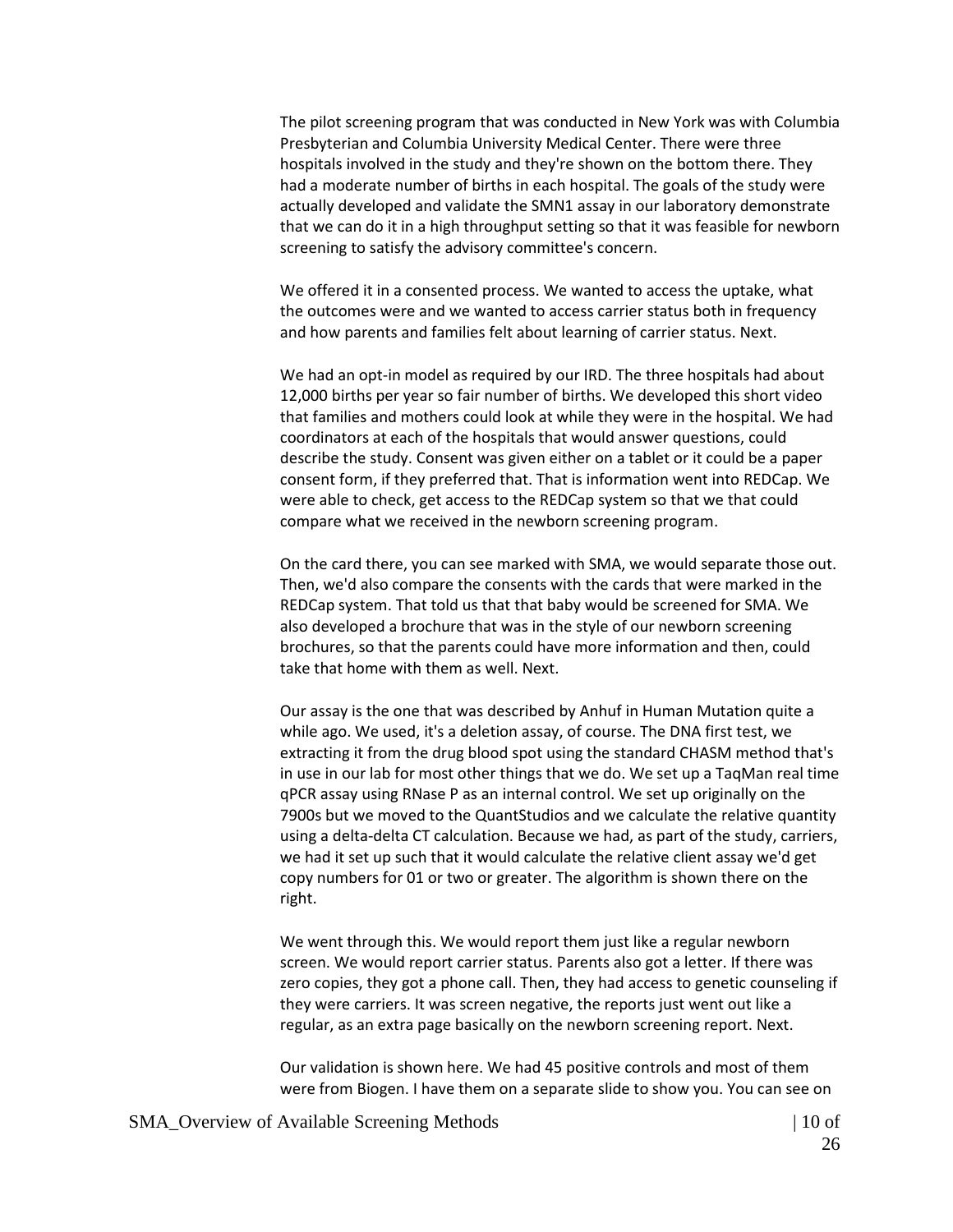the left side is stamped the amplification of the RNase P and on the right side is the SMN1 amplification. They're marked accordingly so the normal is shown by that blue box arrow where it's greater than one copy of SMN1. Then, zero copies of SMN1 is shown by the pinkish or salmon-colored box on that slide. I think you can click one more time. Yup. There, in early validation, we used 4,000 dried blood spots. Each of those is an RQ value and we did it in three replicas.

The probe and primer system that we used and the probes are shown below so we use a five prime FAMN for SMN1, five prime VIC for RNase P, and we used the minor proof binding non--. Non (what?)--fluorescent (I was going to say functional.) A, non-fluorescent quencher. And the mix contains a ROX standard. Next slide.

This just shows you the specimens from Biogen that were on multiple times and separated out so you can see what those reactions together. Then, you split them out, the RNase P and the SMN1 behave quite similarly in the amplification. Next.

Denis and Coleen put together a spreadsheet that allows the data to be merged and analyzed. It's done all on an Excel file. This is an example of what our controls look like. We have two calibrators that are done in triplicate. These are samples where we know that they have two SMN1 copies. Then, there's a zero copy standard, a one copy and a two copy control. Those are done and you can see the zero copy. If you don't get any quantity. Essentially, you get just the blank. Then, when you have a one copy, it's around .5, and when you have two copies, it's around one. It's color coded nicely so that when you analyze the data, looking at it after it's been brought by the text, you can see that exactly what to look for. Again, we calculate the relative quantity used in the delta-delta CT. Next.

This is what the assay results actually look like. I show you one equivocal here. We have two equivocal ranges in our assay. Then, there's also a copy of a heterozygote that was detected by our assay and the rest on this page are normal, so they would all be reported as screen negative.

For the study, we ran all of our specimens in triplicate, just to make sure that we didn't have any issues with the assay and it gave us the ability to look at how the assay behaves and it was just because it was brand new and we hadn't done it before so we've continued this entire pilot to run everyone in triplicate. Next.

We have a percent CV failure on those two equivocal ranges and then those would have to be repeated. Then, if you have the confidence limit, if they have too much variation between the triplicate, we would flag those. That's shown here in pink. In that case, we would repeat that sample as well. We also have its gained that we do DNA sequence only for exon 7. We don't sequence the entire gene. Although the different bullets are shown here for the reasons why we might do that sequence to look at either a little drop out or a look for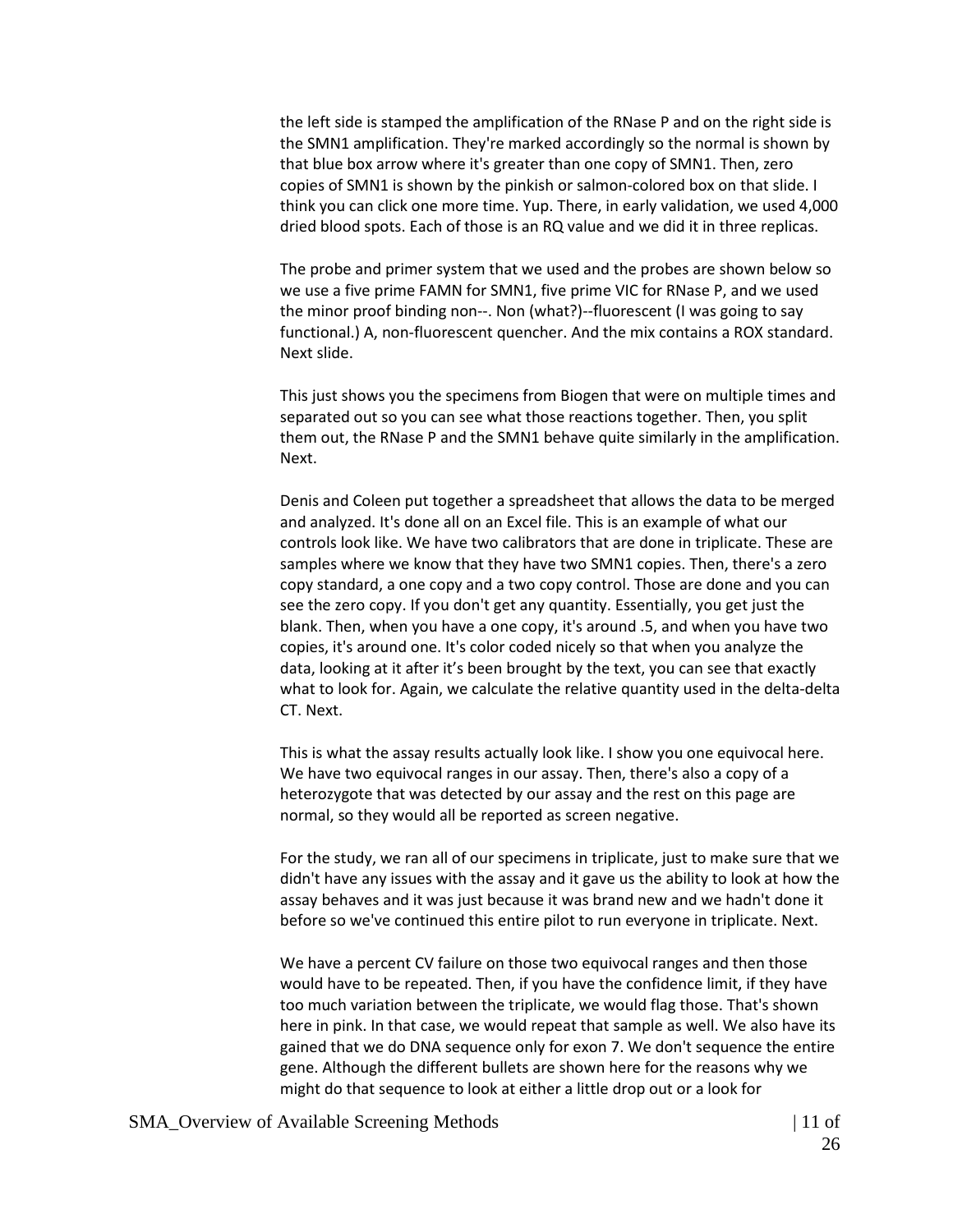conversion type events. If we have a high CV2 times or we have equivocals or we get a positive result for a carrier or a zero copy for SMN1, we would run that sequence test. Next.

The result of the pilot study are shown here. Denise gave me the recent numbers. We've screened 14,089 infants. We've detected in that 200 carriers. Our opt-in rate is quite high. It ranged from about 91 to 93%. If you look at the different hospitals, you can appreciate that the carrier frequency is somewhat variable. It's also lower than the expected carrier frequency. That's because a lot of our carriers, we think, a lot of our individuals actually have that two plus zero genotype where they actually are carriers but we can't figure that out, use an assay we use because those show up as two copies. They have two copies on one chromosome and no copies on the other but our assay can't distinguish that. Our carrier frequency was actually higher or lower, I guess, than expected.

Our retest rate is about 1% but mostly the equivocals fall around the carrier calls so that's going to go away in live testing. In live, we're not going to have a CD calculation because we're going to be doing it in singlicate. Next.

Just a little bit about carriers. When we last checked, when we looked, we had 113 carriers and about 14.1% of those agreed to genetics but of those, a few made an appointment and even fewer actually came for the appointment. While most parents were concerned about carrier status after they talk to a counselor, they generally felt like they understood it better. An interesting thing was almost half, 43% or so, actually knew they were carriers due to prenatal screening. Those individuals were actually less concerned then because they probably heard the same thing a couple times. They understood the information better. While there was a lot of concern about carriers, it seems, at least at these hospitals, SMA uptake in the prenatal setting was quite high. Next.

We had one affected infant so far. When she was genotyped, she was homozygous for the exon 7 deletion. She also had two copies of SMN2. The natural history is shown there all of the things that would have occurred had she not been screen early. She was put on Nusinersen at the time of her diagnosis. Back then, it was still in the clinical trial and it has since moved to the FDA approval status. She's been tolerating the medication well. She's meeting all of her milestones on time. She runs. She walks. She crawls and talks. There's a couple of videos of her. It's pretty amazing. All right. Next slide.

This is her, actually her scan. You can see here where we detected that homozygous deletion on the amplification plot. We tested this child many times to make sure that we weren't going to call out a homozygous deletion. As some of you may have heard, we found this baby on, I think, the third day of testing, so we were concerned that we got no amplification that this could be a real one. She was lucky in a lot of ways. Next slide.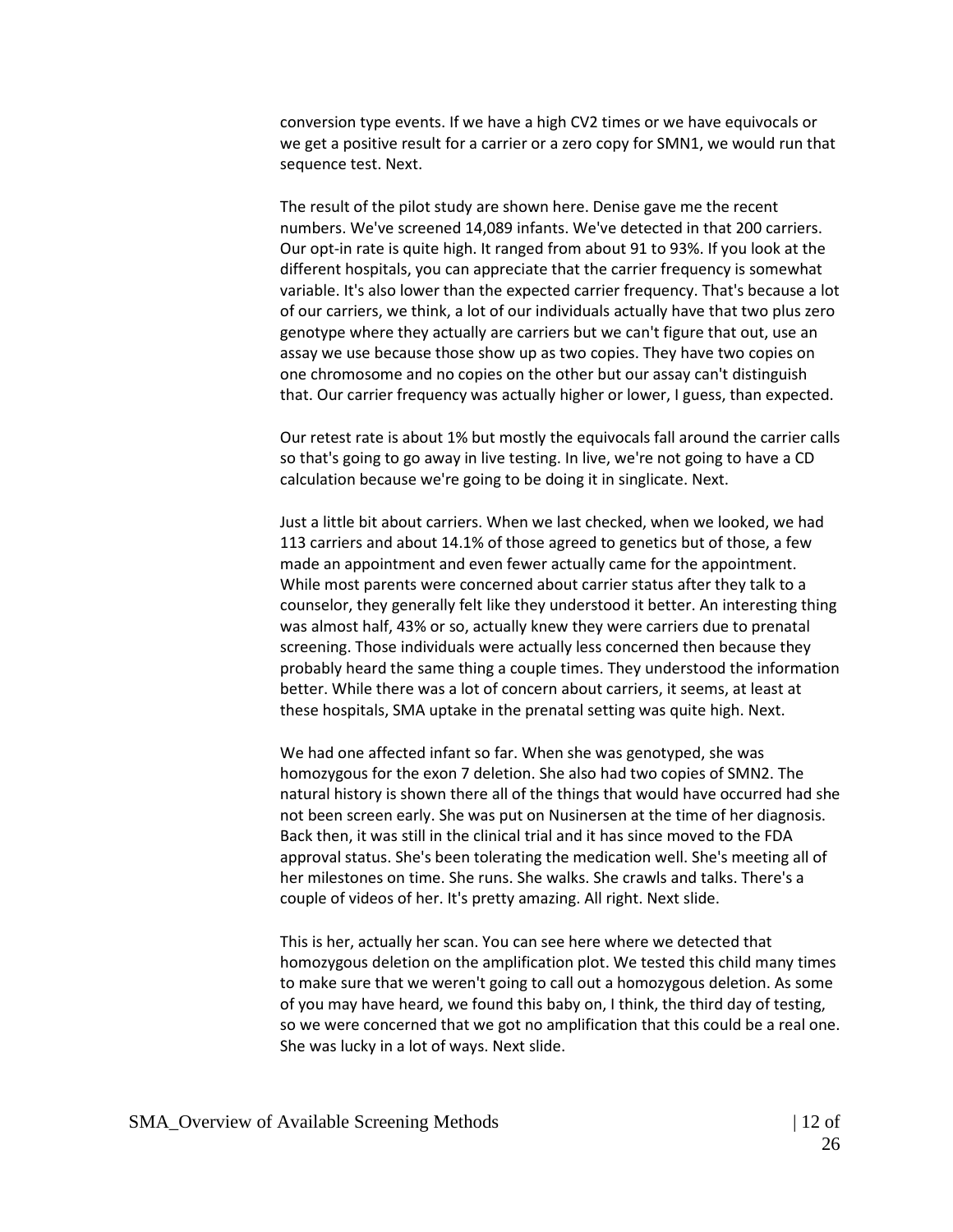In conclusion, the pilot study, our screening, we showed that screening is feasible, that families want testing. Our denominator's higher. Our carry rate is lower than we anticipated. We've only found one infant and now one in about 14,000 babies. As I said, she was treated and is asymptomatic. Next.

As we prepare for population-based screening, we have a regulatory amendment in process. We also have a bill in New York that's pending so we're watching both of those move through the system. We're in the process of certifying our specialty care centers. There's 11 of them in the state. We decided that we would not report carriers and that we're going to multiplex with SCID and the qPCR assay and do that in a singlicate. We are also going to do the reflex digital droplet PCR only on the SMN1 homozygous solution. Next slide.

The assay as it stands now, for universal screening in New York, we're planning on using a CT cutoff rather than doing that calculation I talked about earlier. That way, we get just a positive or negative result and we don't have the copy number information so that we don't know their carriers are just going to be screen negative for SMA.

We have to change the probe system and we're in the process of validating that. The probes are shown there at the bottom right. We're using the quantum mix, which has purple haze as the standard. Okay. Next one.

As I said, we're not reporting our carriers. We're trying to figure out, I guess, naturally, also what to do with the leader onset forms and when treatment will occur. We are going to try and provide SMN2 copy number and the information is better with the CD PCR than it is with the qPCR so we'll be able to give that information.

Also, we're wondering how the incidence of SMA, is it going to be more common now that we're able to detect all forms of the homozygous solution, so that will come out in time as more and more states screen for SMA. As we know, we won't be detecting non-deletion mutations and we have to make sure that the report language, it's importantly to state that a child could still have SMA even if they're screen negative.

The advisory committee was very careful in saying that we were only screening for the exon 7 homozygous solution to help avoid that discussion of whether it was a "Missed newborn screen or not," so just making sure that we qualify what we exactly are screening for on our reports and in our literature.

Then, issues around treatment. We're talking about what are the long-term effects? Are babies still tolerating the medications? She hasn't shown any problems with that. I'm working with our Medicaid and both fee for service and managed care programs as well as private insurers to make sure everyone understands that this is needed quickly, that we can't wait for two months pre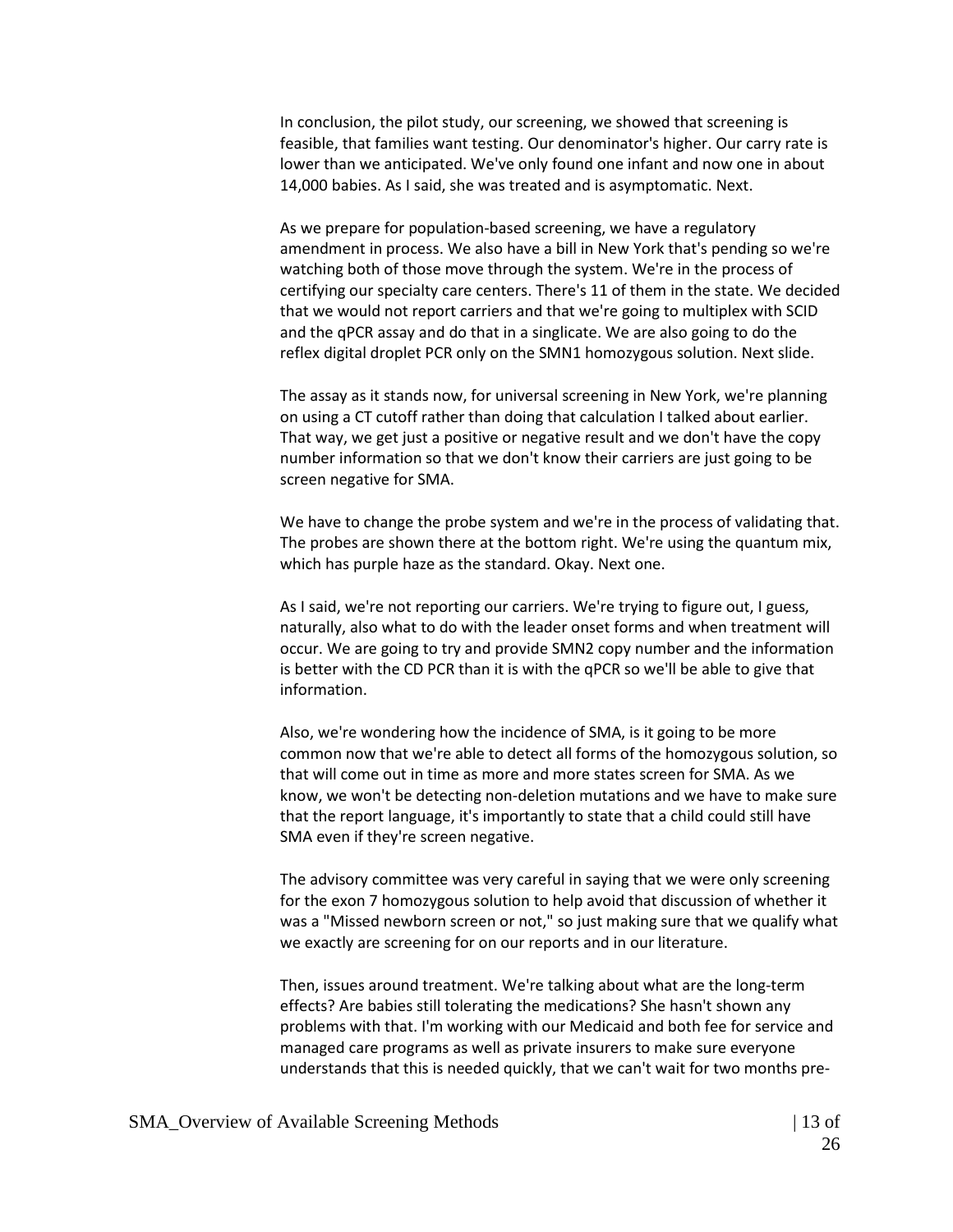authorization type of request and so that can process as well. There's a lot of moving parts to this but we're hoping to screen by year's end. Next slide.

Thankfully, I have this in here because Denise is sitting next to me, let me use her computer but thanks to Denise for the slides and a lot of the data. Lastly, all of the people that were involved in the pilot study and in the laboratory. Thank you very much. Thanks for doing those slides. I appreciate it.

- Patricia Hunt: Thank you, Michele. Andy, if you press star seven to unmute.
- Andy Rohrwasser: Can you hear? Hello?
- Patricia Hunt: Yes. We can hear.
- Andy Rohrwasser: Okay. Great. Hello, everyone. This is Andy Rohrwasser. I will actually not give the presentation. Katelyn Logerquist and David Jones will present the laboratory work and the analysis work. I just want to give a huge thank you to Francis Lee from the CDC and all their work and resources they provided towards implementation of this assay. Yeah, and now, I'll hand it over to Katelyn but I will be available at the end for questions.
- Katelyn L.: Chay. We use a PCR-based triplex assay, as described by Dr. Lee, where we use SMN1 TREC and for internal control, we use RNase P. Our extraction is fully automated. We use the TECAN Freedom EVO. We've had a pretty good experience with it. We have two regions that we use, a home brew of wash one with PPS in between 20. We also use hydrogen solution for wash and elution. We also with our automation go from a 96 well format to a 384 well format and for our real-time PCR implementation, we use the Roche LightCycler 480. Next slide, please.

Just to walk you through our extraction protocol, we first punch 3.2 millimeter punch. Then, we put it on the TECAN where the first wash we do, 80 microliters of the home brew solution where we just do an eight minute incubation while shaking the 700 rpm maintains to the whole protocol. We use the Inheco. We remove all the liquid or as much liquid as we can and then add the Qiagen solution to for another wash thing so that 80 microliters and eight minutes room temp.

Then, we remove as much liquid as we can, the last dispense, add Qiagen solution to. We put the temperature to 70 degrees Celsius and that is for a half an hour. The final transfer, we enter the 384 plate, we do 3.5 microliters of the crude DNA. That gives us a total PCR volume of 12 microliters. Next slide, please.

This is just a picture of the bed of our TECAN and what it looks like. We have it divided up into the extraction and the DNA preparations. Next slide, please.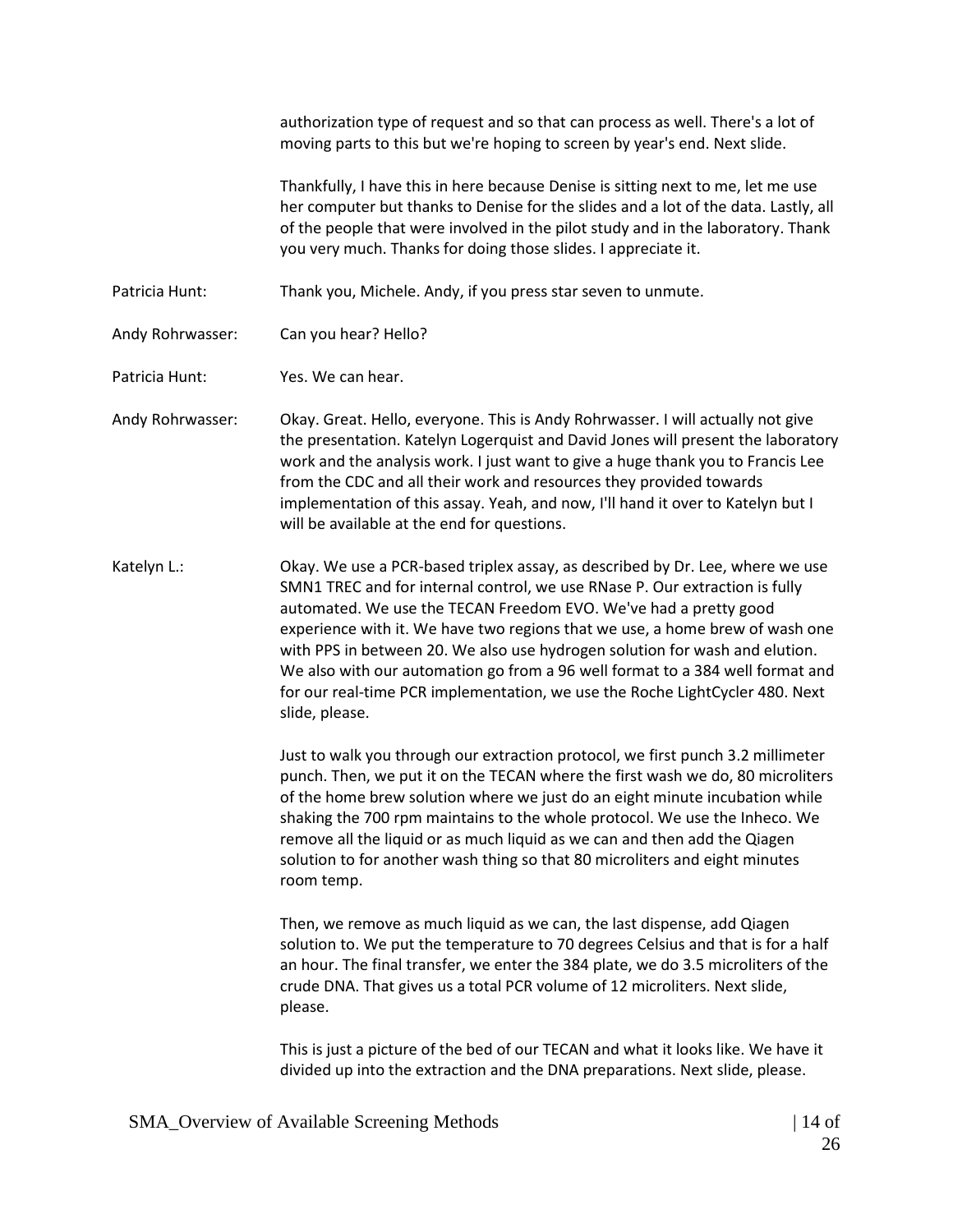This is the DNA extraction preparation, the 96 well plates where you can see the Inhecos. Next slide, please.

This is where the mastermix edition side is and where also, we do the 96 well plate to 384 well plate consolidation. You can see where the mastermix block is. We have the mastermix in the right-hand side. We have the tube with full positive control. Next slide, please.

We have full known positive controls that were previously run for our normal control. For our abnormal controls, we have known SMN1 and TREC, where there are dry blood plots that we punch and extract with the samples. Next slide, please.

This is the SMN1 filter with our amplification plot. You can see the red line of all of our patient samples. They're normal patients samples and are positive control is in there. The green line is the SMN1 negative control where you're seeing no amplification. Next slide, please.

This is the TREC amplification plot where you can see these are the same thing, normal samples in the positive control is in there and the green line also shows the negative control with no amplification.

For our validation for the SMA/TREC assay, we did a reproducibility study with pulled sample multiple times on multiple plates for within run, between run. There is little to no variation between runs for all analytes. We have a limited case control study which was blinded where we had, for SMN, we had known Utah, babies that were SMA positive and Biogen samples as well as with TREC, we had known samples for our skin. The population analysis, we ran 5,080 for SMA and 3,000 for SCID, which we'll show in a later slide. Next slide, please.

Okay. This is the SMA abnormal. As you can see, the origin, we have Biogen samples with some CDC controls and Utah samples that those were the babies that we knew were SMA positive. As you can see, for the SMN1 CTs, we had no amplification but we had amplification for the RNase P. These matched 100% with what we needed. At the bottom you see a normal sample just for frame of reference where the 25.8 CP for estimate. Next slide, please.

These are our SCID abnormals. As you can see, the first two were caustic SCID where we had no amplification. We also were able to pick out a variety of other diseases like the secondary T-cell lymphopenia and DiGeorge. There were two that we wouldn't have found for second T-cell lymphopenia, that being okay since our main focus are the first two, the caustic SCID and the AD SCID. On the bottom you can see we have a normal patient just for a frame of reference.

Andy Rohrwasser: Right. These next few slide are going over our population analysis so we perform for both SMN1 and TREC. We utilized a kind of statistical analysis tool to do a lot of our mean and centered deviation calculations as well as plot these

SMA Overview of Available Screening Methods | 15 of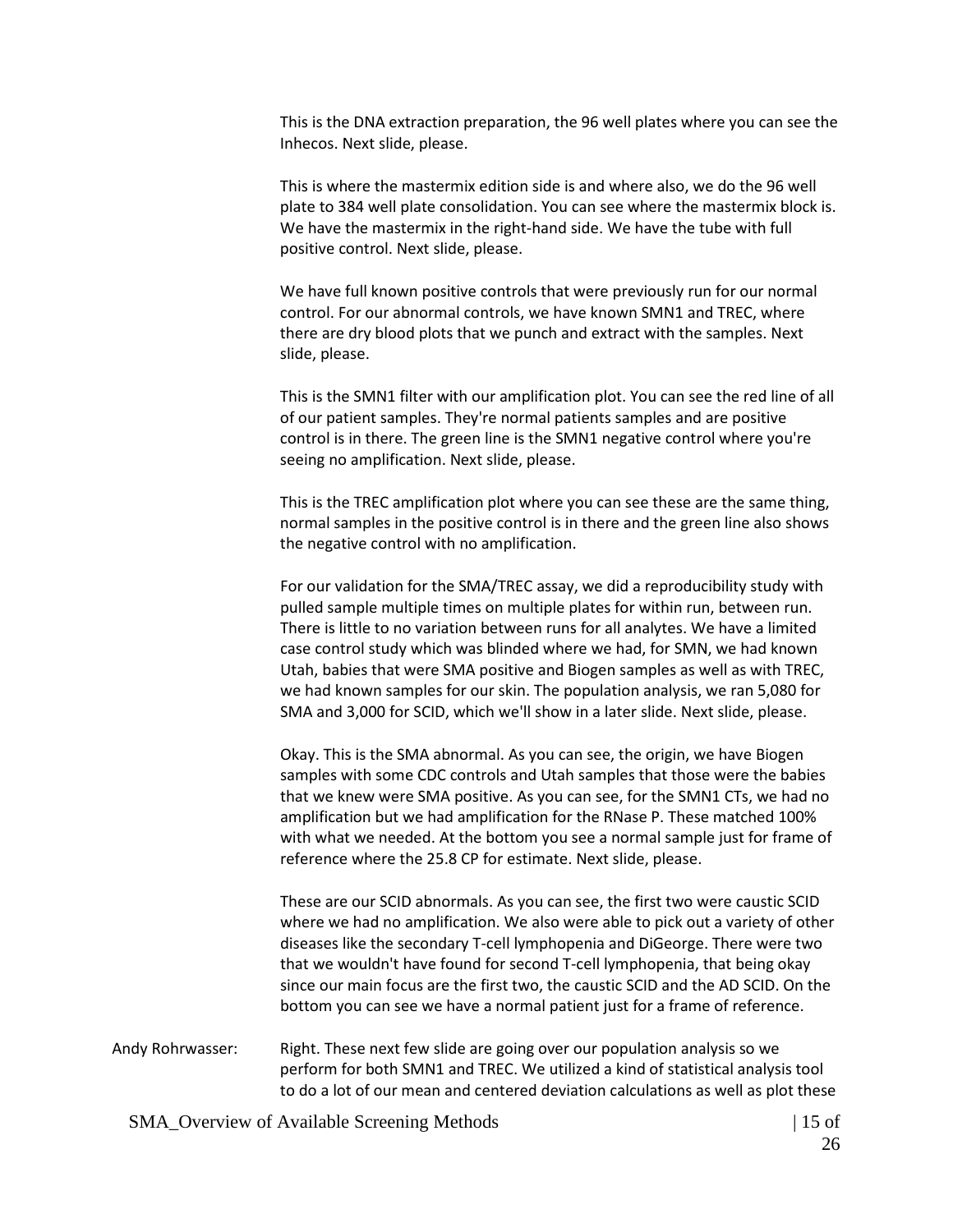graphs so just want to plug that a little bit but here for the SMN1 so this is the first three months of data from our screening, basically from January until through March. They're about 5,000 infants that were screened during this period of time. As you can see with this particular figure, it's a pretty normal distribution with a CP mean of about 27.5. You can go ahead and go to the next slide, please.

Here we have the TREC population analysis. Within this plot we've analyzed 3,000 patients in this particular population analysis. Again, we see there's a fairly normal distribution with a little bit of tailing to the right. The TREC CP, the mean would be about 36 for this particular figure. Go ahead and go to the next slide.

Kind of do a count for that tailing to the right. We decided to, instead of reliance on CT value, to calculate a Z score and so essentially what the Z score is, is it takes an individual patient value for TREC. It subtracts it from the mean of the population for TREC, the CP value, and then divides it by the standard deviation of that TREC.

Really what you want to do here is you're looking at how many standard deviations below or above the population, mean, and individual patient is. You have to ensure to use a large population size to really establish those population means and standard deviations for your TREC EP. Go ahead and go to the next slide.

As you can see here, we plotted the Z score of the 3,000 patients and this data was sorted by the CP value for TREC and, as you can see, it really represents that normal structure that we notice within when we plotted just the CP values, we see that we have a really nice Six Sigma type distribution here for Z score. Go ahead and go to the next slide, please.

To establish our cutoffs, what we did was we, again, utilized our and we looked analyte by analyte. We looked at the mean and standard deviation. For SMN1, we have 29.15 with a standard deviation of 1.35. We then went onto look at the two standard deviations, a 99 percentile, the three standard deviation and the 99.5th percentile. For SMN1, we elected to go with the three standard deviation CP value of 33.2 as our cutoff. For TREC, as you can see, the mean was 36.98 with a standard deviation of 1.66.

Again, we looked at two standard deviation 99 percentile, three standard deviations and 99.5th percentile but, as I mentioned previously, instead of utilizing the two standard deviation or the percentile or three standard deviation, we elected instead to go with the Z score of 2.8. That would correspond with a CP value of about 41.65, which, as you can see from this table, would fall in between the 99th percentile and the three standard deviation just for reference.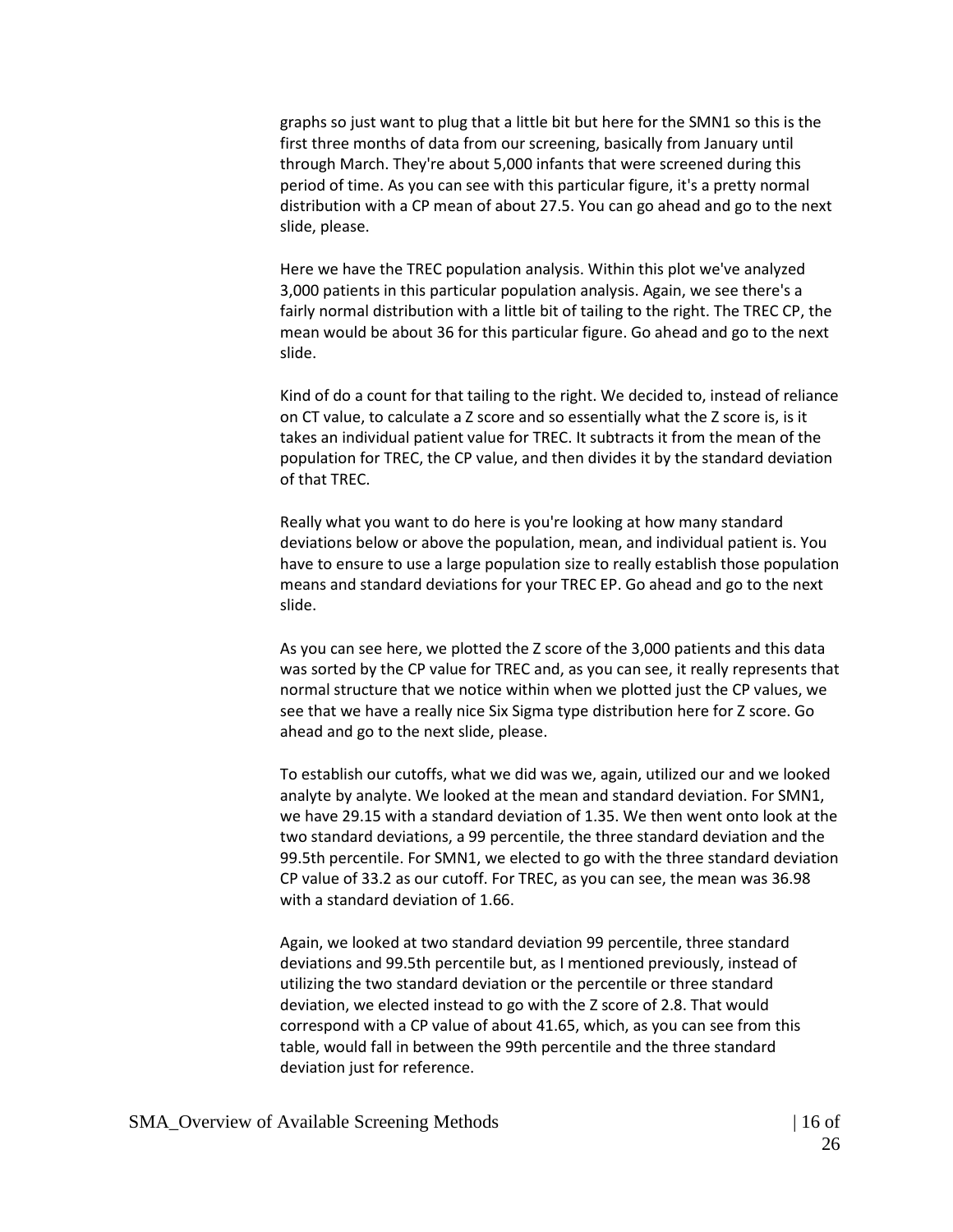We also looked at the RNase P as our housekeeping gene, which had a mean of 29.71 and a standard deviation of 1.39. We elected to go with a cutoff of the two standard deviation value of 32.49 for our RNase P. Go ahead and go to the next slide.

Here we have the breakdown of our actual workflow that we're following here. We have an initial screening for SMA where we assess whether it's normal or if it's a retest. For it to fall in the retest area, essentially you would either have no amplification of SMN1 or you would have late amplification of SMN1 or you would have late or no amplification of both SMN1 and the housekeeping gene. Then, if that occurs and you end up in that retest bucket, you would then proceed onto the confirmation on that first screen.

At this point, it would ever be resolved with a normal screen and indeterminate or go out as an abnormal. For it to be an abnormal, there has to be no amplification of SMN1 but amplification of housekeeping gene. For it to fall in the indeterminate zone, you would have to have no amplification of both SMN1 and the housekeeping gene or late amplification of both.

If that's the case, we then proceed onto a five-day collection of a second specimen, which we run a second screen for SMA and, again, it basically follows the same workflow except for that on the confirmation, if it has any issue where we see late or no amplification of SMN1 and RNase P, we throw it out to confirmatory testing at that point. Next slide, please.

For SCID, we've broken our workflow up into two different workflows, if you will. We have one for our term infants and one for our preemie population because they really follow different paths for really determining whether or not they have the disorder.

As you can see for SCID, we have a very similar workflow to what you saw previously for SMA. Essentially, we have the normal retest on the initial screen, which, again, follow very similar workflow and it just proceeds on down. Go ahead and go to the next slide because I want to focus on the preemies.

This one is way more complicated because really determining if a preemie has SCID is way more cumbersome and they're very unique population with SCID. Essentially what we do is if they're abnormal or indeterminate on the first screen on the confirmation, we put them into a C note bucket, which means essentially that we're just going to proceed onto a second specimen with them.

Once we get the second specimen and proceed onto the confirmation of it, they can be indeterminate or abnormal. We don't want to send the abnormal out for confirmation yet because oftentimes, our clinical specialists would like us to proceed onto the third screen and reassess. Both the indeterminate abnormal at the point of the SCIDRC, as you can see in the middle of this figure, they would proceed onto a third screen at that point. On the third screen is where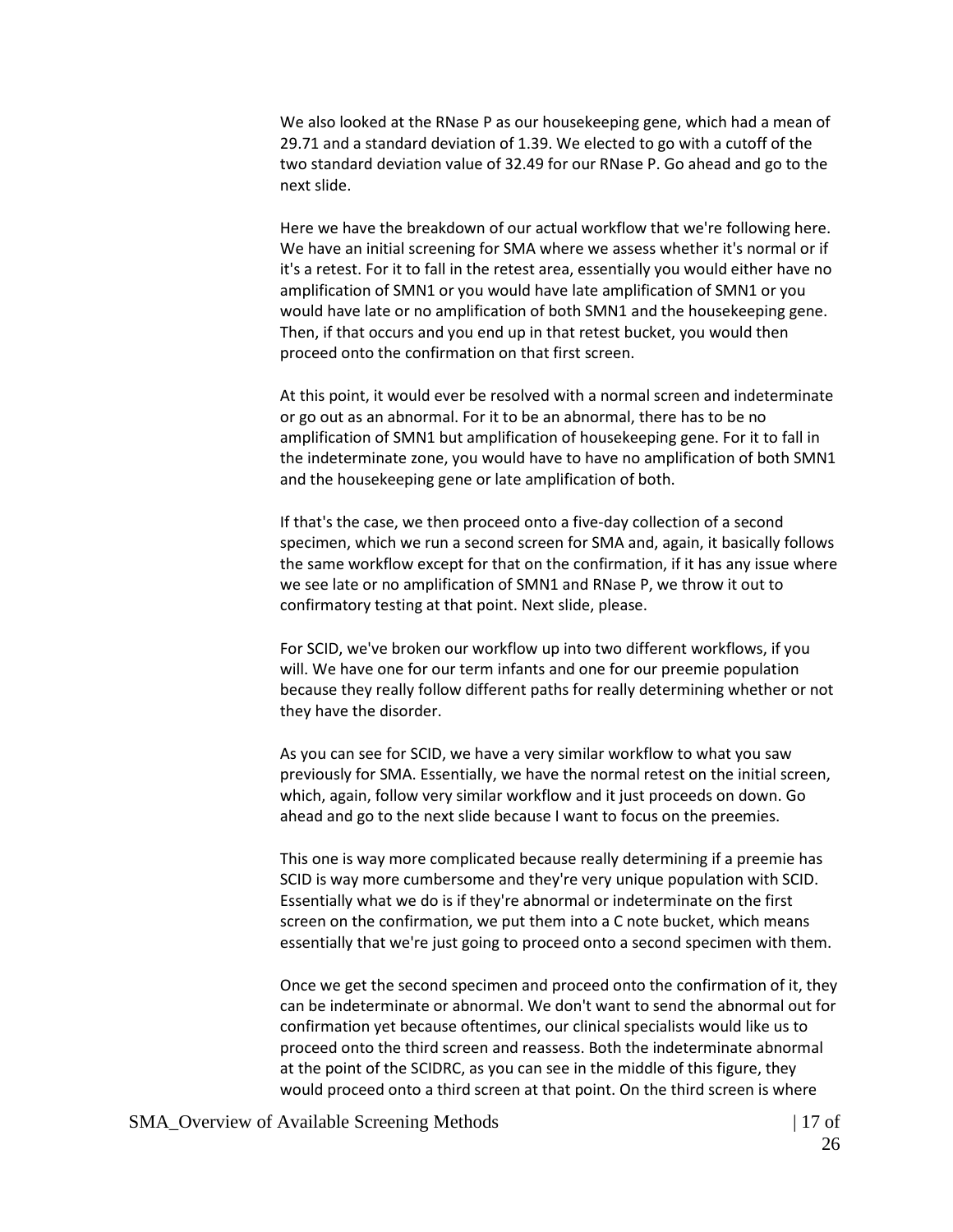we actually resolve whether they're normal or abnormal and then would proceed onto confirmatory testing. Go ahead and go to the next slide.

We wanted to really take a look at what we've done to date with our SMA production data and, as you can see, we've screened about 16,537 patients. This data's from January 29th to May 31st. If we were to add in the June data, we'd probably be somewhere on the order of about 20 to 25,000 at this point, give or take.

Really, what I want to point out here is though we have a repeat requirement of about 5%. You can't really see that within the repeat first screen because the repeat first screen only represents what are lab information management system flags for repeat testing. Also, within that 5%, you'd have to consider any failed plates as well as any points at which the lab staff decided to intervene because they didn't really like the plot on the PCR instrument so they can also mask the sample. Again, we have about a 5% repeat requirement for SMA and SCID. It's also very representative of that 5% repeat requirement.

In terms of second screens that we've moved onto, we only had a total of 21 so a lot of those kind of repeat specimens are really resolved within their initial screen. We just had an issue where, on the initial screen, they ended up having no amplification of any of the analytes and so we proceed onto to do that confirmatory or confirmation screen where we see a lot of them resolve as normal and do not proceed onto a second specimen.

In terms of actual abnormal that we've seen, we saw a one plus one, which really wanted to highlight because we want to focus on that in the next couple slides, the one being a true positive and one being a false positive. Go ahead and go onto the next slide, please.

Our abnormal case one was a positive screen that was reported. It was assessed in clinic with no symptoms present. Confirmatory testing confirmed the diagnosis of SMA with zero copies of SMN1 and three of SMN2. This actual patient had a family history of SMA and predicted to be SMA type two phenotype. Go ahead and go onto the next slide.

This is the false positive case. We decided, after seeing the abnormal result from the screen, that we wanted to proceed onto diagnostic testing because we were really early in our screening process and really didn't want to wait for the repeat screen just because we wanted to be sure that this was either a true or false positive.

On the initial screen, we saw no amplification of any of the analytes and then on the repeat screen or the confirmation screen of that initial first screen, we saw a late amplification of SMN1 and then normal amplification of both the housekeeping gene and TREC. This kid was assessed in clinic with no symptoms present. Confirmatory testing showed two copies of SMN1 and one copy of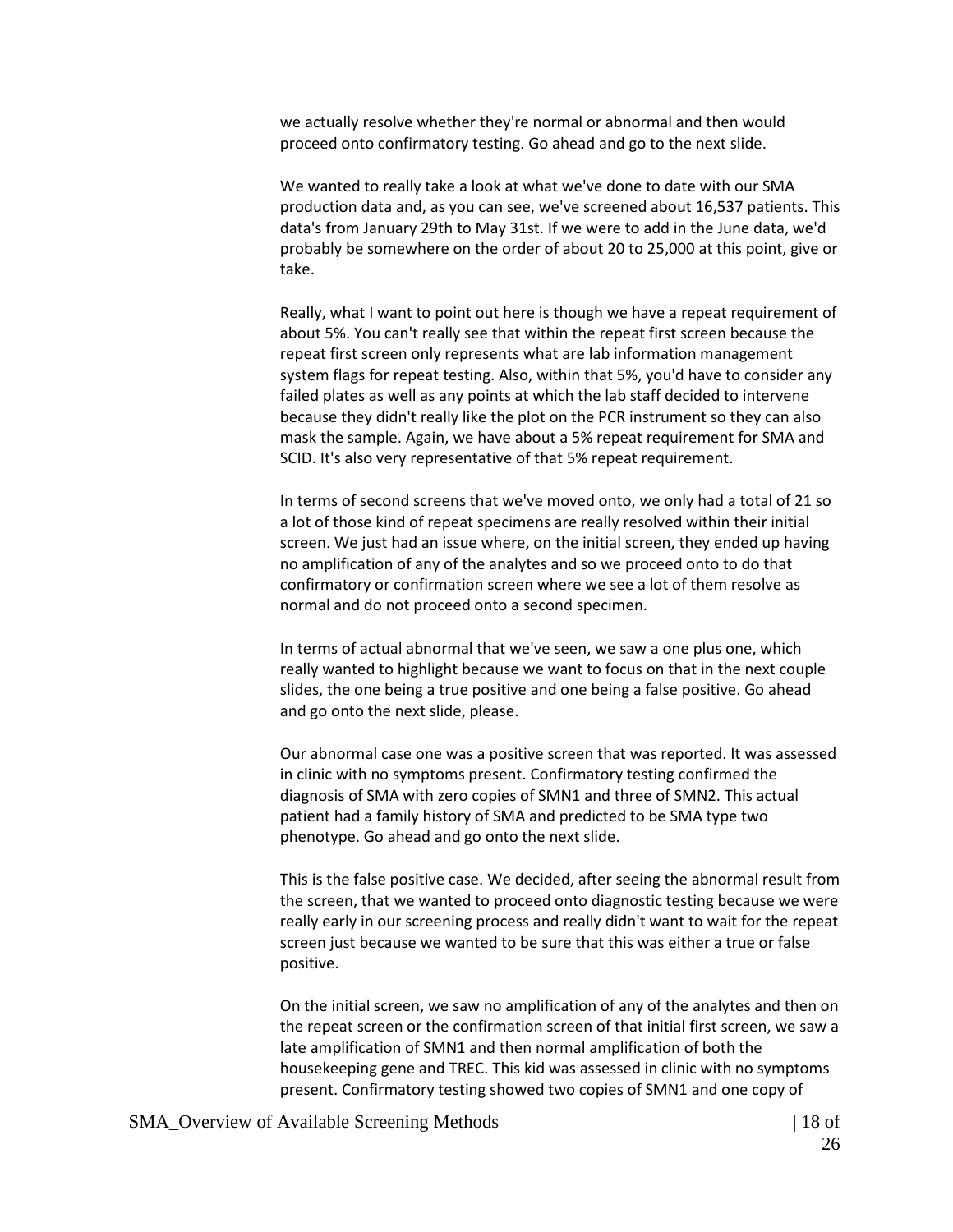|                | SMN2. This was confirmed in two independent laboratories. SMN1 was<br>repeated, then, on the second newborn screen and we found it to be normal on<br>the second screen, so a false positive. Go ahead and go onto the next slide,<br>please.                                                                                                                                                                                                                                                                                                                                                                                                       |         |
|----------------|-----------------------------------------------------------------------------------------------------------------------------------------------------------------------------------------------------------------------------------------------------------------------------------------------------------------------------------------------------------------------------------------------------------------------------------------------------------------------------------------------------------------------------------------------------------------------------------------------------------------------------------------------------|---------|
|                | Really, in summary, what we really wanted to highlight is that true cases from<br>what we've seen show no amplification of the SMN1 as an analyte. In<br>production assays, we can obviously, this works for both SMN1 and TREC. We've<br>shown that we can multiplex the assay for both analytes. We've shown that<br>there's a concordant performance between our TREC analysis with our LBT and<br>the EnLite assay, which we currently run in production so it'll be switching off<br>around mid-July. The 384 well format really allows for economies of scale. We<br>successfully passed our initial PT for SMA and TREC using the LBT assay. |         |
|                | That's it. We appreciate your time.                                                                                                                                                                                                                                                                                                                                                                                                                                                                                                                                                                                                                 |         |
| Patricia Hunt: | Thank you, Utah team.                                                                                                                                                                                                                                                                                                                                                                                                                                                                                                                                                                                                                               |         |
|                | Carrie, can you press star seven to unmute? Yeah.                                                                                                                                                                                                                                                                                                                                                                                                                                                                                                                                                                                                   |         |
| Carrie Wolf:   | All right. Looks like my slides are coming. I'll introduce myself. My name is Carrie<br>Wolf. I'm the lab supervisor, intermolecular and core units as a program. I want<br>to thank Francis and Christina from the CDC for all their help during our<br>validation process and help getting us ready for screening. We couldn't have<br>done it without them.                                                                                                                                                                                                                                                                                      |         |
|                | I'm still not seeing my slides.                                                                                                                                                                                                                                                                                                                                                                                                                                                                                                                                                                                                                     |         |
| Funke:         | Right. Yeah.                                                                                                                                                                                                                                                                                                                                                                                                                                                                                                                                                                                                                                        |         |
| Patricia Hunt: | Carrie, just give us a minute. They're not showing up but we're re-uploading<br>them so just bear with us one second.                                                                                                                                                                                                                                                                                                                                                                                                                                                                                                                               |         |
| Carrie Wolf:   | Sure. No problem.                                                                                                                                                                                                                                                                                                                                                                                                                                                                                                                                                                                                                                   |         |
| Patricia Hunt: | Okay. Can you see them now?                                                                                                                                                                                                                                                                                                                                                                                                                                                                                                                                                                                                                         |         |
| Carrie Wolf:   | Yup.                                                                                                                                                                                                                                                                                                                                                                                                                                                                                                                                                                                                                                                |         |
| Patricia Hunt: | Okay. Great.                                                                                                                                                                                                                                                                                                                                                                                                                                                                                                                                                                                                                                        |         |
| Carrie Wolf:   | Great. You can go to the next slide. Perfect.                                                                                                                                                                                                                                                                                                                                                                                                                                                                                                                                                                                                       |         |
|                | We decided that we wanted to multiplex SMA with our current laboratory<br>developed assay for SCID. We decided that it would save money, analyst time,<br>and that it would work out better. It created much larger validation in that we<br>not only had to validate SMA, we had to revalidate SCID. We only detect                                                                                                                                                                                                                                                                                                                                |         |
|                | <b>SMA_Overview of Available Screening Methods</b>                                                                                                                                                                                                                                                                                                                                                                                                                                                                                                                                                                                                  | $19$ of |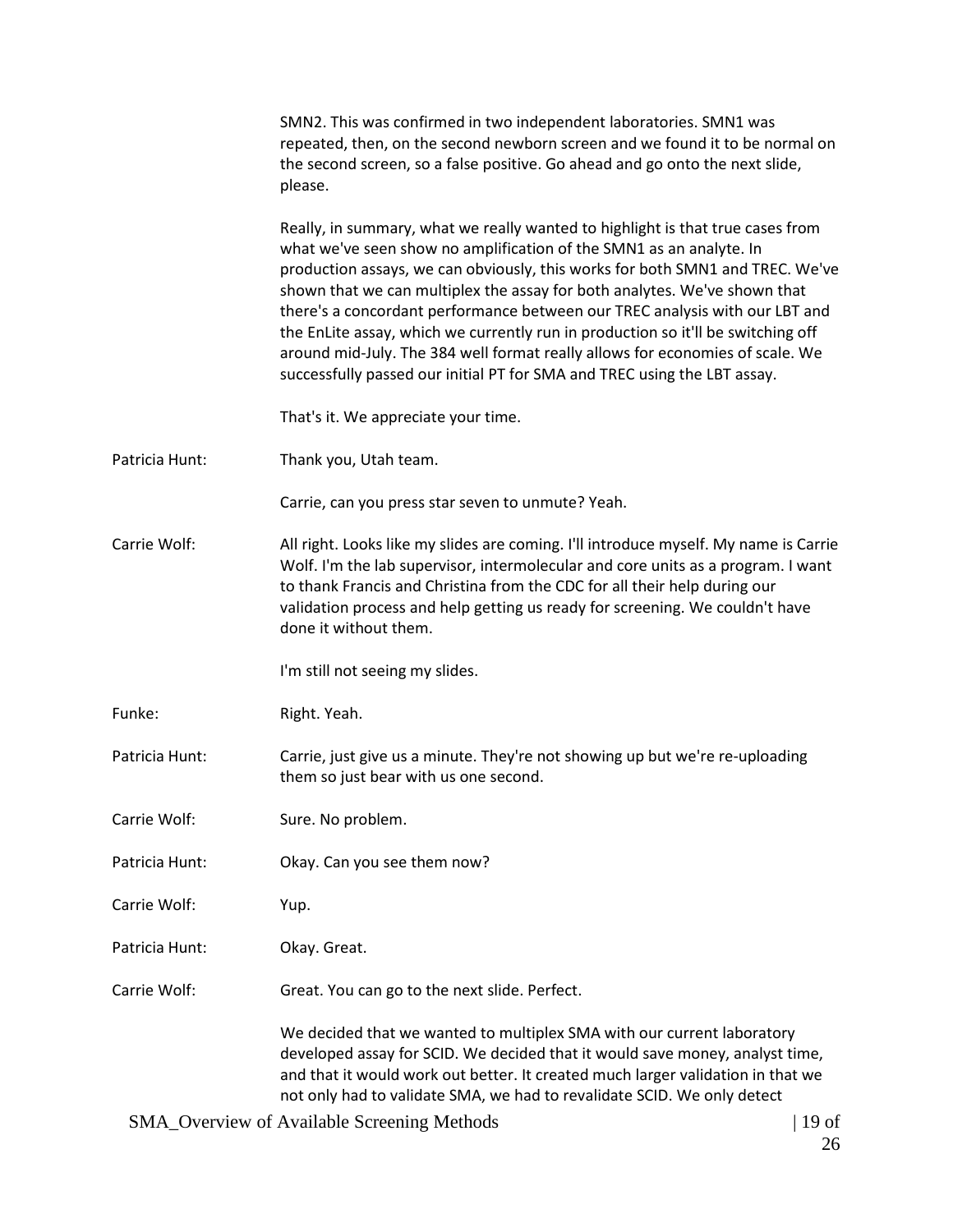homozygous deletions of the SMN1 gene. We do not detect carriers. We also do not run SMN2 copy number.

We spoke with our specialists on whether or not they felt that would be important. They decided that they could easily ask for the testing and it would also confirm the SMN number, so then we could confirm that we have the right patient, that there wasn't any sort of patient mix-up and they could get the copy number for SMN2 within a good amount of time. The DNA extraction that we use is also used for our CF mutation analysis molecular assay or any other molecular assay that we might want to use. Next slide.

Similar to everyone else, we look for TRECs in the sample for SCID. We also use RNase P as our reference gene. We use something different for SCID cut-off where we use multiple of the median where we take our TREC CQ and divide it by our median. Our cut-off is based on that multiple of a median. We have found that to be very helpful. We validated using two different extraction methods. One that's super clean and one that's a little more dirty. We found that we can use the exact same multiples of the median cut-off for either extraction by doing that for SCID.

We multiplex our assay by looking for the absence of SMN1 so we add the primers and probes to that assay. You can see in the picture, that's what our normal samples look like. SMN1 and RNase P are very close to each other and TREC is separated. We have seen that, if there is an absence of SMN1, then we have a true positive SMA patient. Next slide.

Minnesota started screening for SMA on March 1st of this year. As of Tuesday, we have screened over 23,000 babies. We have not detected any undetermined specimen so we haven't had any samples where RNase P, SMN1, or TREC have not amplified. We maybe have had just single samples where maybe they didn't get enough DNA or there wasn't enough mastermix. Once we repeated it, it repeated fine. So far, we have had two confirmed cases identified. Next slide.

Our first confirmed case, the specimen was received on day four of life. Our positive results were reported on day six of life. It was clinically determined that the baby had three copies of SMN2. They also discovered that the newborn had a two-year-old sibling that was reportedly not walking so there was a lot of investigation as to why a two year old wasn't necessarily picked up or what's going on. "Have you seen a neurologist?" There was a lot of work to find out exactly what was happening. This shows a really good case of when we identify a baby with having a new disorder and we're first screening, we might be able to find a sibling that might have something.

Both the newborn and the sibling were tested clinically for SMA. They were found to have three copies of SMN2. The family now has two positive SMA children in their family. The treatment for the newborn occurred on day 67th of life. We don't know for sure on the treatment of the sibling. That hasn't been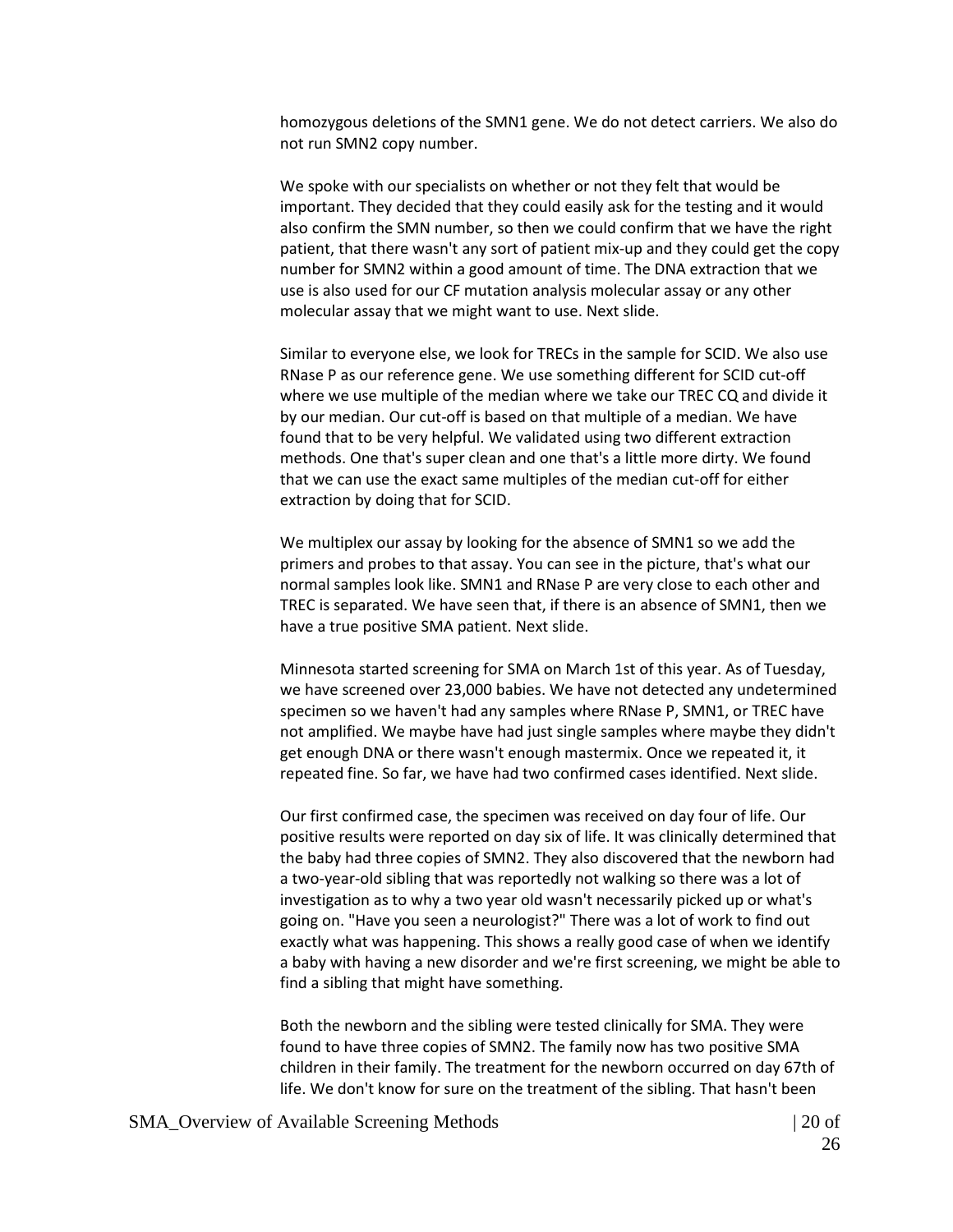confirmed. Most likely happened at the same time. The cause of delay in treatment was based on a lot of family concerns. There was a language barrier. There was also a request for a second opinion. The family was very concerned what was happening. That also caused some of the delay in the two-year-old sibling to not necessarily seek further diagnostic testing. All right. Next slide.

Our second confirmed case, the specimen was received on day two of life. The positive results was on day four of life. They found that the baby had four copies of SMN2 clinically and the treatment was scheduled on day 11th of life. It hasn't officially been confirmed but we don't have any concerns that the family didn't get testing on that.

Now, this is the real great story of how quickly the turnaround time could be for testing and getting the kid in and getting treatment as soon as possible. Next slide.

That's our quick summary. There's my contact information. There'll be questions at the end but If you have any questions on more details of our validation or the specific assay that we're doing, you can feel free to call me, email me and I can send that onto our other scientist who run it every day. Thank you.

Patricia Hunt: Thank you, Carrie. Our last portion here will be on the overview of second tier testing methods. Mei Baker will be the presenter. Dr. Mei Baker's an associate professor in the Department of Pediatrics and co-director of the Newborn Screening Laboratory at the University of Wisconsin School of Medicine and Public Health. Thank you.

Star seven, Mei.

Dr. Mei Baker: Hello?

Patricia Hunt: We can hear you.

Dr. Mei Baker: Great. Thank you for the opportunity from APHL QC committee. I feel like I've been keeping getting demoted. You just introduced myself as associate professor but it's … Just kidding.

> I want to start with, this is table people have to see over times and have come to SMA and based on the age of onset and the motor ability and then life expectancy, we have subtype like I, II, III, IV. You haven't heard a lot so I'm not going to go detailed. I do adding on the one column in terms of SMN2 copies because in large, the relationship determining SMA severity and SMA II copy numbers are inverse. In other words, if have more SMA II copies, your phenotype could be less severe. Next slide, please.

> This is recently the publication and the people may see that and they saw that from Dr. Jennifer Kwon's presentation. This is the group from Spain and have a

SMA Overview of Available Screening Methods | 21 of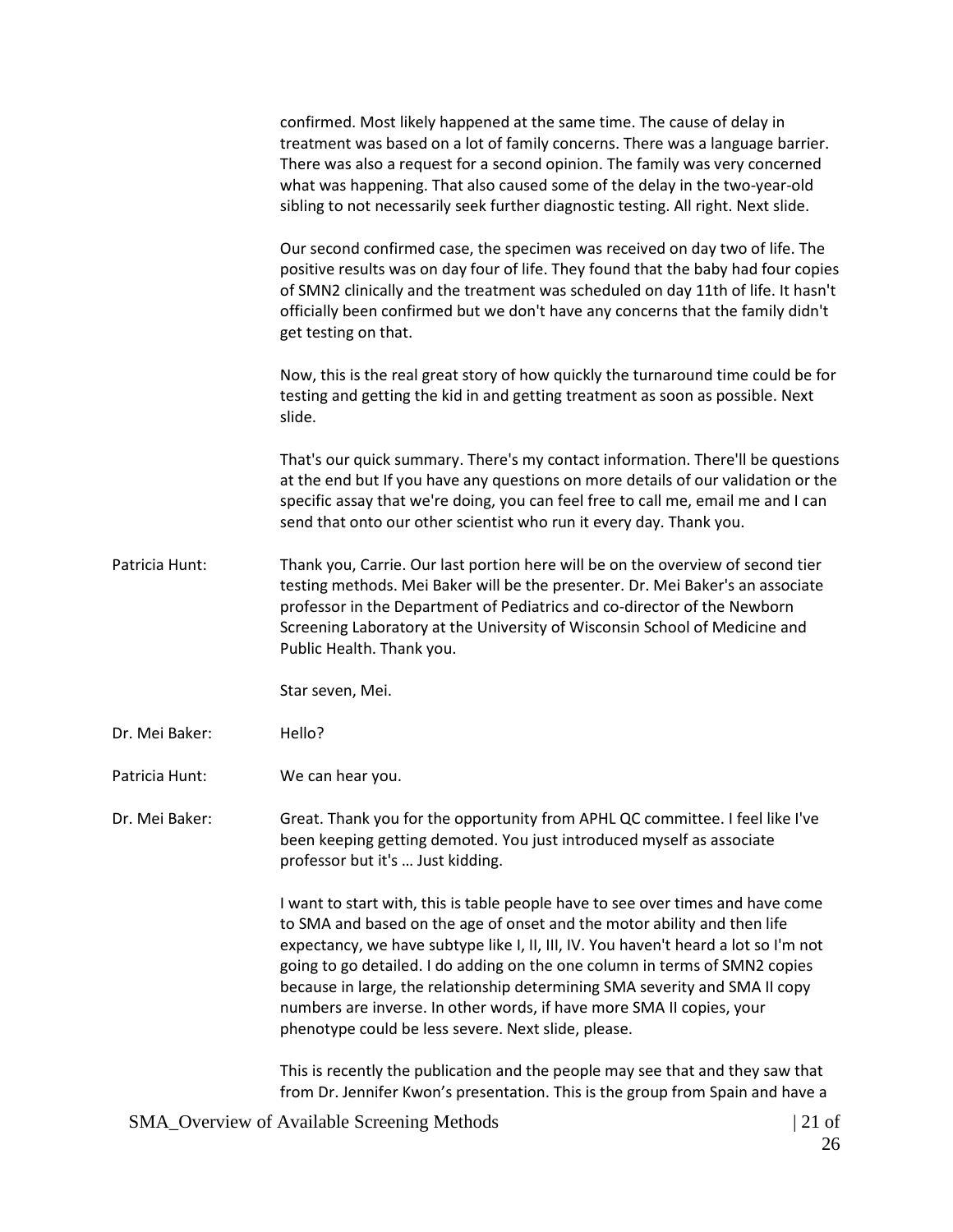625 patient. For the interest from time, I'm not going to detail so you can tell when SMN1, zero, you have more SMN2 copies and the symptoms is less severe. Next slide, please.

I think we talk so much about SMN1, SMN2, and I would like to have the opportunity demonstrate what's the relationship. From this flow chart of process, when the, RNA truncates from DNA and have to go through the color splicing process to generate the messenger RNA so technically, in trying to, it comes out then have a coding area linked together. We already have heard SMN1, SMN2, the critical difference is in exon have the one nucleotide difference, C to T difference.

In the SMA I, you have a C has been considered of exonic splice, the splice sequence, which is enhanced the four lines messenger RNA but if we do change it SMN2, you have a T and potentially can cause a skipping so you will miss exon 7. You have a truncated a protein in the end and the functions are quite different. So, it's why it's so important. When we have one or two SMN1, how many SMN2 is, it doesn't matter but the one you do not have SMN1 and SMN2 copies can be important. To my knowledge, that's great is anywhere from zero to eight. Next slide, please.

Come to the assay and newborn screening related. Here is the demonstrate, actually that's Francis Lee, Dr. Lee has given you very comprehensive overview in terms of available method of newborn screening for SMA. This I demonstrated here, it's our assay based on the protype PerkinElmer assay and which he is similar to CDC version two. You can tell in this assay, actually the primer set actually will amplify both SMN1, SMN2 but that the probe will separate SMN1, SMN2. Personally, I like this design for the following two reasons. One is if you have this probe, SMN2 probe can more specific for SMN2 and SMN1 probe in there that can block SMN1. This way, you have more specific amplification. Second one give us opportunity to also assess SMN2 copies. That's the rationale we want this direction. Next slide, please.

Another way to do SMN2 copy numbers is use the droplet digital PCR. I think I should mention another method called MLPA and Dr. Lee also mentioned that but I think that time is before droplet digital PCR available. In our hands and droplet digital PCR, the performance is very simple just so you do any real-time PCR except have a one additional step is generate a droplet. The purpose is that you create individual one molecule applications. The software will count each individually and separate them in this partial the category. The blue dots on the left top part is either SMN1, SMN2. You can choose to do which one which is commercial available to buy it, have it as a kit. Orange on your right top is that droplet content the both the SMN1 or 2 in combination with the reference gene, which is green on the bottom part and the bottom left side is the empty droplet.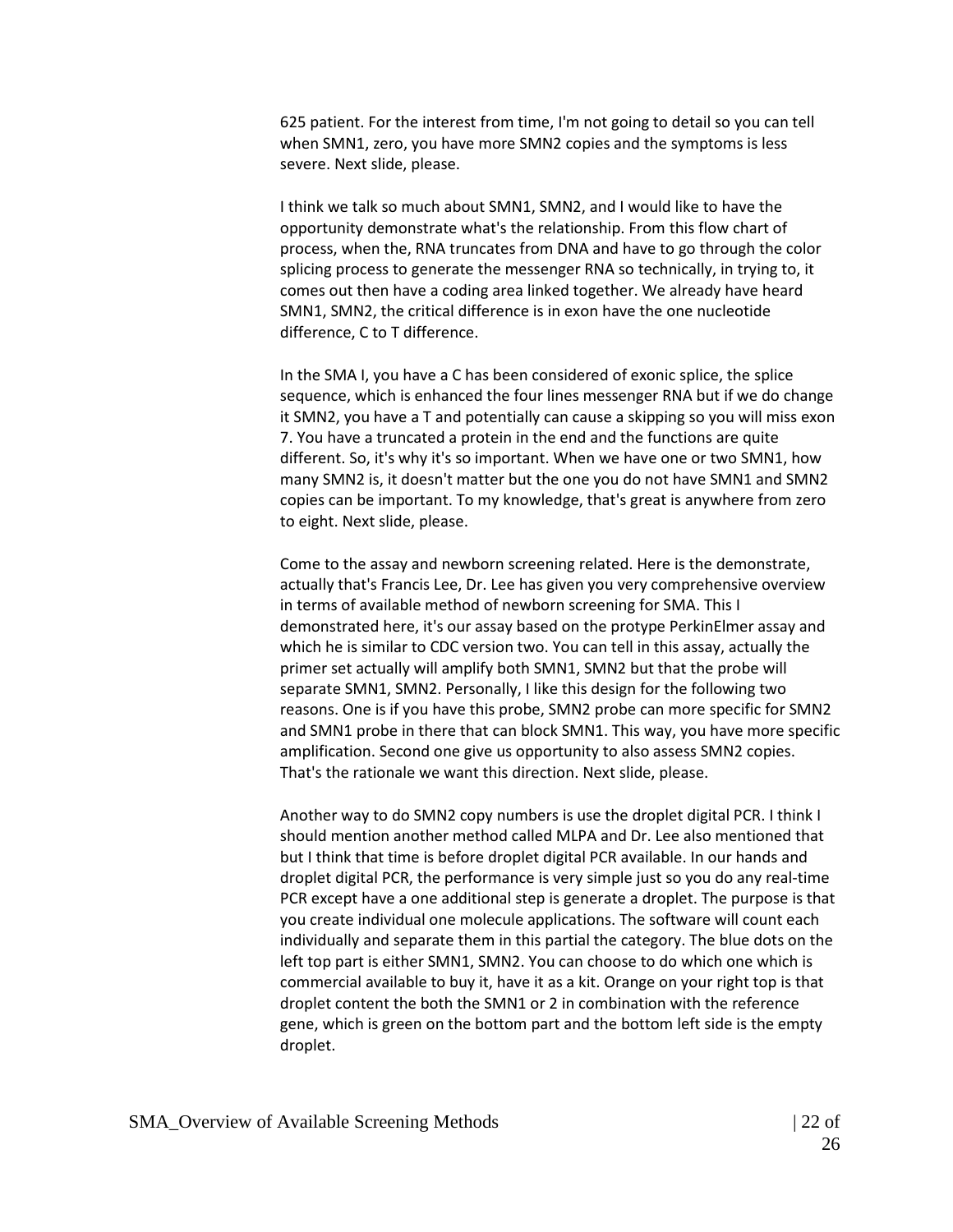This is sorting out and software will counting that and you can assess the ratio. The second part, the lower part is the indicator, is they will access the copy numbers. This is all automatically. When you click certain parts, they will conflict. You can choose, ask either way, either because all compilations are based your SMN1 or SMN2 ratio with your reference gene because we know reference gene is two copies, so based on that will give you this. Next slide, please.

This our we have a group samples, we try to compare with real-time PCR and droplet digital PCR. The interesting thing is, you can tell this is all true patient samples. They have a clinical diagnosis type and also we ask tell us clinical diagnosis give what is SMA II copy numbers. Unfortunately, copy sample they didn't provide. I want to join your attention to this red one. Even though we have one case SMN type 2, clinically, and we was taught they have three copies and real-time assay will tell us it's four copies and a droplet digital PCR is three. If you want to say, "What's the component here," personally, I would say that's the match up clinical type better. That's indicate the droplet PCR even more accurate.

Case two, everything's concordant and case three, very interesting because the clinical samples that come back to us say this is a type two and you would expect that it's above the three copies but we were taught it was four copies. The real time also said it's four copies but our droplet digital PCR said it's three copies. It's more streamline with type two.

We understand largely they will have an inverse correlation but have the exception but also make me start thinking about maybe technology can play some role so we should keep this in mind. Of course, we need more data. I can skip to case four and five and six because this is pretty concordant and interesting case seven. The real time said that's more than four copies but digital PCR said this is three copies, also more correct fitting in the clinical type.

In our, after we see more data, see both real-time PCR and droplet digital PCR assessment, SMN2 copies, we decide we will go with droplet digital PCR. We have the machine. We didn't buy high throughput because we think we are not in need of high throughput so we can do it each time do eight samples. Next slide, please.

In general, as Dr. Lee mentioned, that we already have a fully validated good SMA screening assay and we are state advisor group already proved, move forward with the SMA screening. We just waiting for the logistical things to dump that laboratory is ready. In our screening protocol, we started with the real-time PCR, then indeed, we just like other, everybody else, we were only report SMN1 deal cases and all the new cases will undergo droplet digital PCR reported SMN2 copy numbers. Next one, please.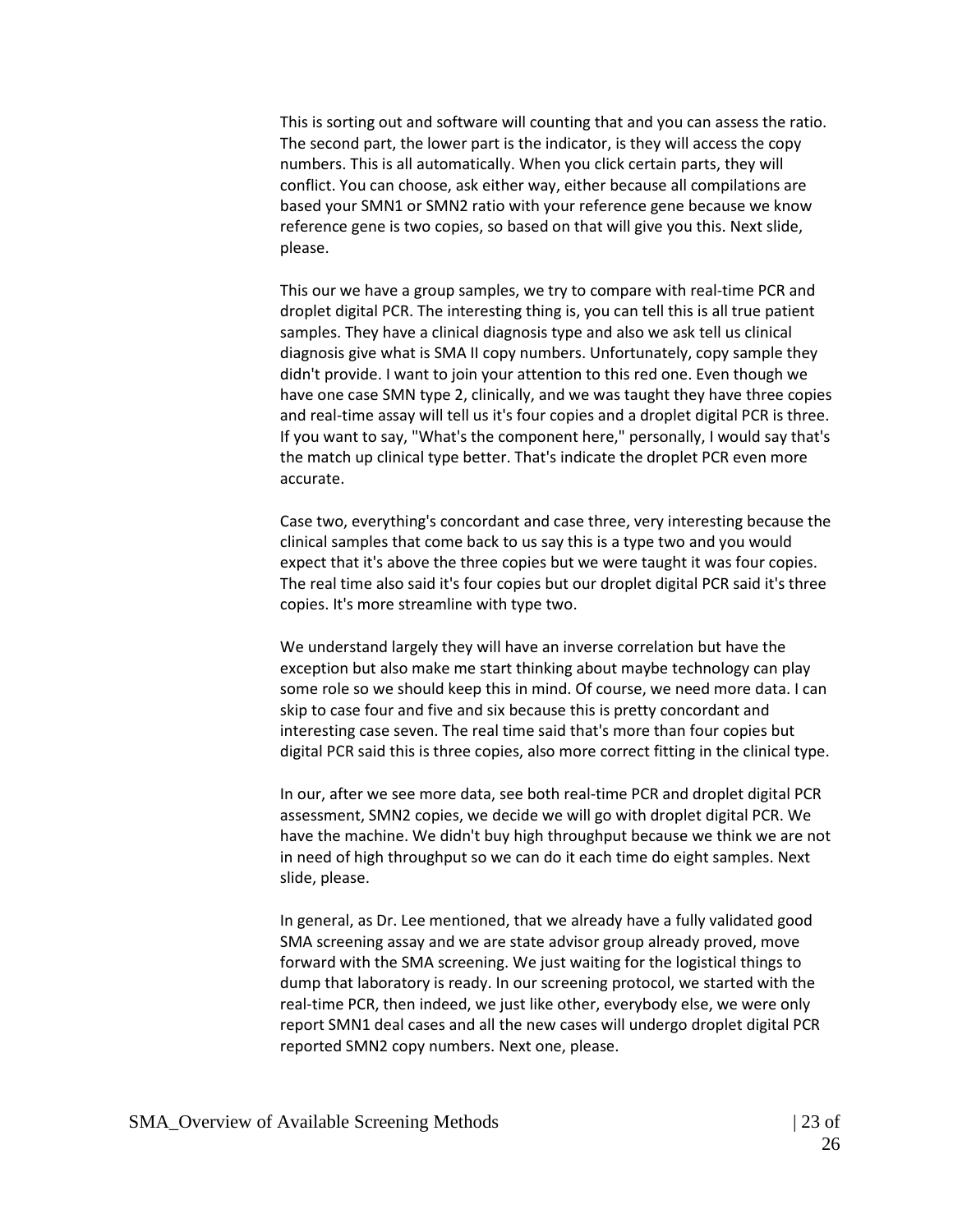This is our kind of procedure and indeed, after we even, we report SMN2 copies but we will ask an independent specimen either in our laboratory or in the reference laboratory for reassess SMN1 and SMN2. SMN2 copies one or three will immediately refer for the treatment and therefore, SMN2 is four or more, actually we'll assess the symptoms. Without symptoms, there were clinical follow-up without immediately put under medication. Next one, please.

In summary, and we believe this is a technically feasible to incorporate SMA screening test into current, ongoing screening tests that use the multiplexing and everybody else will tell you how cheap you all be. Second one is it's feasible to avoid SMA carrier identification by only detecting SMN zero cases, because also newborn screener so we all know and other situation, we are not able to avoid it but SMA, we can.

The third one I want to emphasize, the previous presenter already said, newborn screening for SMA, we really is screening SMN zero so yes, other type mutations and we all have an limitation so our sensitivities will have to be very, very clear at the beginning in terms, if not 100%.

Also, I feel it's the benefit to including SMN2 copy numbers assessment in newborn screening for SMA protocol. We all know, in terms of SMA type IV and it's not very common from a clinical exhortation but my prediction is because of newborn screening identify SMN zero, we will see more SMA type IV. I think it's important we have commonly SMN2 copy numbers to help us to better consultation and counseling with the family. Next one, please.

I just want to say this is really a teamwork. We do have SMA work group. Dr. Meredith Schultz and Dr. Matthew Harmelick is our neuro/muscle doctors in the two locations so there were follow our patients and Audrey, actually is coming into the role because we are prepared to identified SMA type IV even "normal" because the one you have SMA, SMN2 copy five, six, seven potentially, they will never have a symptom. We want to be sure do something assessment with the family direction. Audrey is a very experienced in CF screening to assess the family reaction and psychosocial reaction, stuff like that. Anita is our coordinator. She keeps everybody on track.

Also, I want have special thank you to the people in the laboratory and Sean Mochal. He is very talented and knowledgeable and humble and does a lot of work with both SMA I and II assay. Mandie has working with Sean to do the SCID SMA I assay. Bethany had recently joined Sean to do the droplet digital PCR assay. Thank you.

Patricia Hunt: Thank you. Thank you to all of our speakers. Due to some technical difficulties, we're running a little bit behind so thank you, audience members.

> We will hang on for a little bit longer. If you want to ask a question, you can press star seven to unmute and go ahead and ask a question or you can use the

SMA Overview of Available Screening Methods | 24 of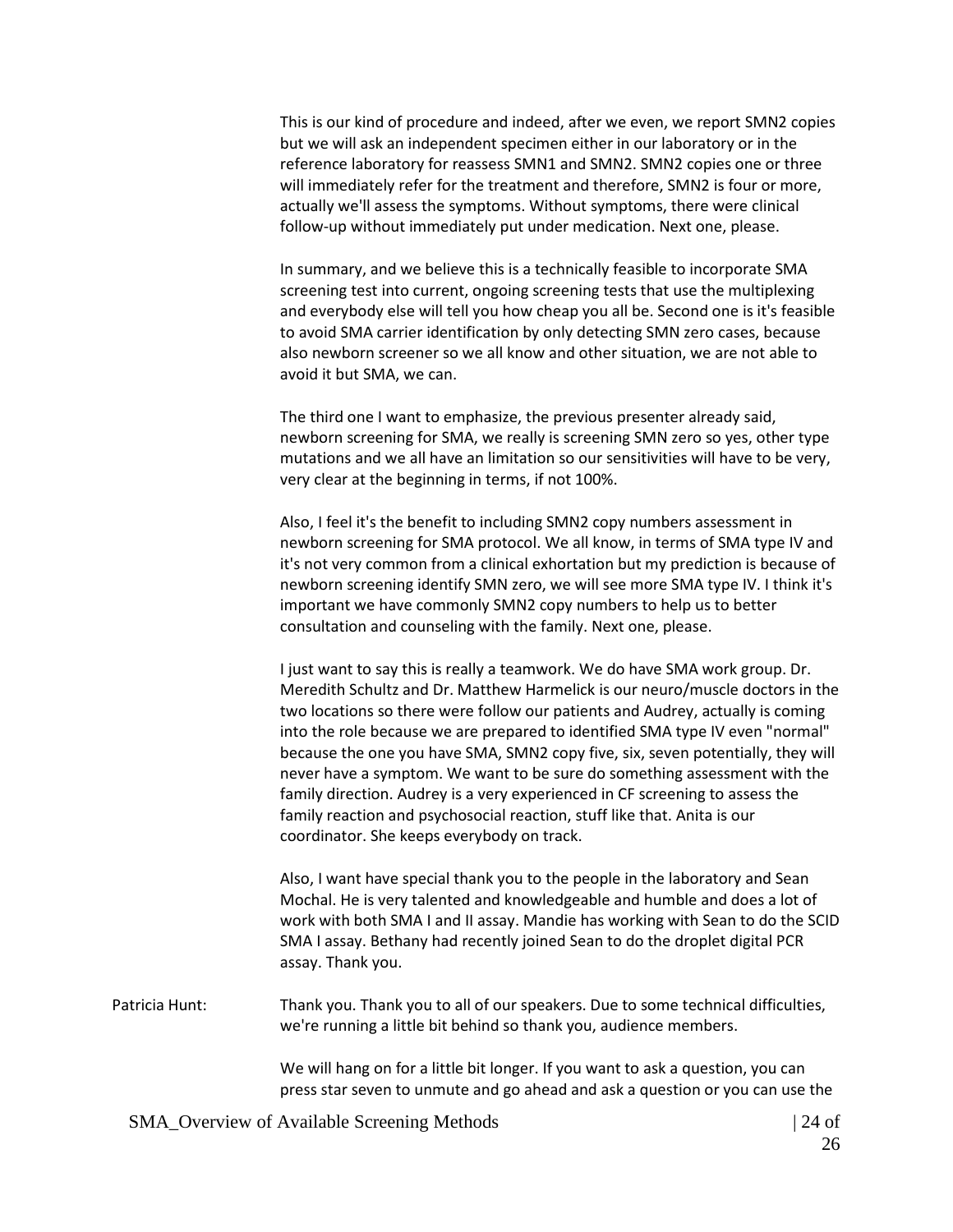|                | chat box. I'm sure we'll try to, if you're unable to hang on, then you can contact<br>the speakers directly with your questions or contact Funke at APHL. We'll try to<br>get some responses. Please, if anyone is on the line, go ahead.                                                                                                                                                                                                                                                                                                                                                                                                                                                                                                                                                                                                                                                                                   |
|----------------|-----------------------------------------------------------------------------------------------------------------------------------------------------------------------------------------------------------------------------------------------------------------------------------------------------------------------------------------------------------------------------------------------------------------------------------------------------------------------------------------------------------------------------------------------------------------------------------------------------------------------------------------------------------------------------------------------------------------------------------------------------------------------------------------------------------------------------------------------------------------------------------------------------------------------------|
| Funke:         | There is a question in the chat box. It says, "What is the status of SMA with<br>respect to the HHS Secretary's response to the letter from the advisory<br>committee? When do we expect a formal response? Is there a hard deadline?"<br>This is open to any of our speakers.                                                                                                                                                                                                                                                                                                                                                                                                                                                                                                                                                                                                                                              |
| Anne Comeau:   | I think the bottom line is we don't really know. Does anyone have a harder<br>answer? Michele?                                                                                                                                                                                                                                                                                                                                                                                                                                                                                                                                                                                                                                                                                                                                                                                                                              |
| Funke:         | Yeah. I think this was touched a little bit in her slides. Unfortunately, she had to<br>drop off but if there are any other questions directly towards her, we can follow<br>up with her after the webinar.                                                                                                                                                                                                                                                                                                                                                                                                                                                                                                                                                                                                                                                                                                                 |
|                | I can move onto the next question. It says, "How soon should an affected baby<br>be treated to avoid permanent damage?"                                                                                                                                                                                                                                                                                                                                                                                                                                                                                                                                                                                                                                                                                                                                                                                                     |
| Dr. Mei Baker: | We can give a try. This is Mei. Interestingly, this disorder is unlike other disorder<br>and deficiency, whatever that can have a  You know, get an enzyme for mom.<br>This one neuron's died, were never coming back so the sooner the better.                                                                                                                                                                                                                                                                                                                                                                                                                                                                                                                                                                                                                                                                             |
|                | To my knowledge, I would say within one month, because at a clinical trial, they<br>used the six month old. It's just not ideal so you have to be SAP. Again, the<br>principle is the neuron died. The neuron won't ever coming back so sooner than<br>you will be protect more neuron to die but you think about it because you give<br>treatment and take some time for them to become a fact. Other people, they<br>have                                                                                                                                                                                                                                                                                                                                                                                                                                                                                                 |
| Anne Comeau:   | Mmm (affirmative). This is Anne. I tend to agree that most of our clinicians have<br>indicated that they call this a pediatric emergency. They want these babies seen<br>as soon as possible. That said, I will also say that this group of clinicians is not as<br>familiar with newborn screening processes. I think I'll speak for myself but I<br>think I also heard it from Utah that when you begin this assay and you have<br>what you think might possibly be a positive, you run with it because you don't<br>want to, if a baby is already one week old. Then, it's going to take some time to<br>get the confirmation testing done before they can do the treatment, it's<br>unnerving. What is not unnerving is that I think all of these assays are really<br>beautiful assays but until you've run them a little while, you have to have the<br>confidence to know what you think is a true positive and not. |
| Francis Lee:   | This is Francis Lee. I've been talking to the neuromuscular specialist. How fast<br>you have to treat really depending on how severe, how fast the progression of<br>disease is, which obviously also depending on a panel of factors, where there's<br>going to be Type I, Type II, or Type III. The biggest worry is, of course, Type I.                                                                                                                                                                                                                                                                                                                                                                                                                                                                                                                                                                                  |